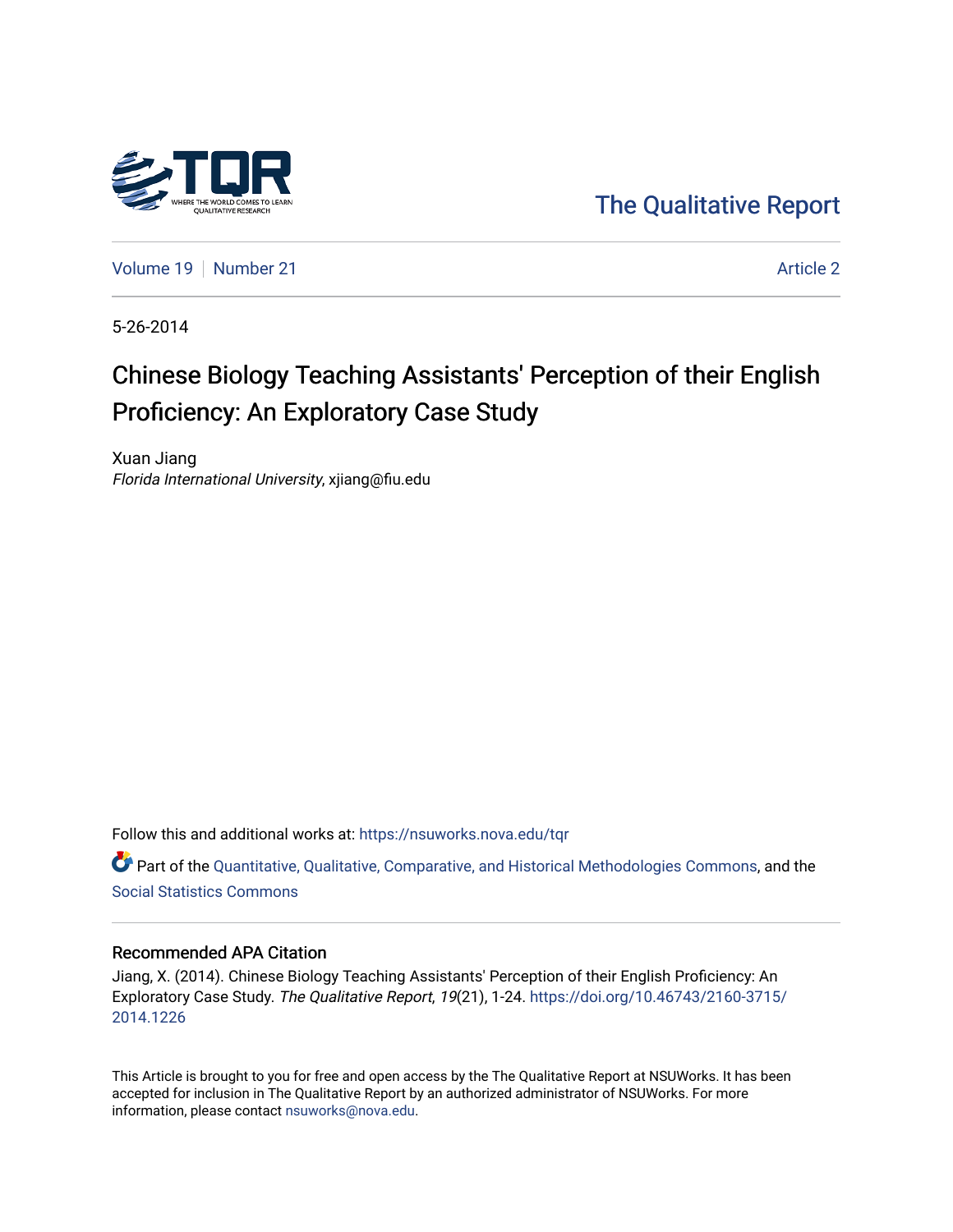# **Qualitative Research Graduate Certificate** Indulge in Culture Exclusively Online . 18 Credits **LEARN MORE**

# Chinese Biology Teaching Assistants' Perception of their English Proficiency: An Exploratory Case Study

# Abstract

Many Chinese graduate students are teaching assistants (TAs) in mathematics, science and engineering departments in the U.S. universities. TAs' English proficiency has been a subject of concern or even criticism for years in the U.S. However, only one research has been found around international TAs' English proficiency per discipline. No research has been found about Chinese TAs' English proficiency. None has been done on Chinese TA's perception of their English proficiency in biology. With this gap noticed, I deployed interviews to explore what the three biology TAs perceived as to their English proficiency. The study found that their perception was more relevant to their content-knowledge preparation for teaching and their previous English-learning experience than cultural influence. These findings suggest that content knowledge and language competence are both important thus should be combined in TA training programs, in order to improve TAs' overall English proficiency in teaching.

# Keywords

Content Knowledge, TATraining, Basic Interpersonal Communicative Skills (BICS), CognitiveAcademic Language Proficiency (CALP)

# Creative Commons License



This work is licensed under a [Creative Commons Attribution-Noncommercial-Share Alike 4.0 License](https://creativecommons.org/licenses/by-nc-sa/4.0/).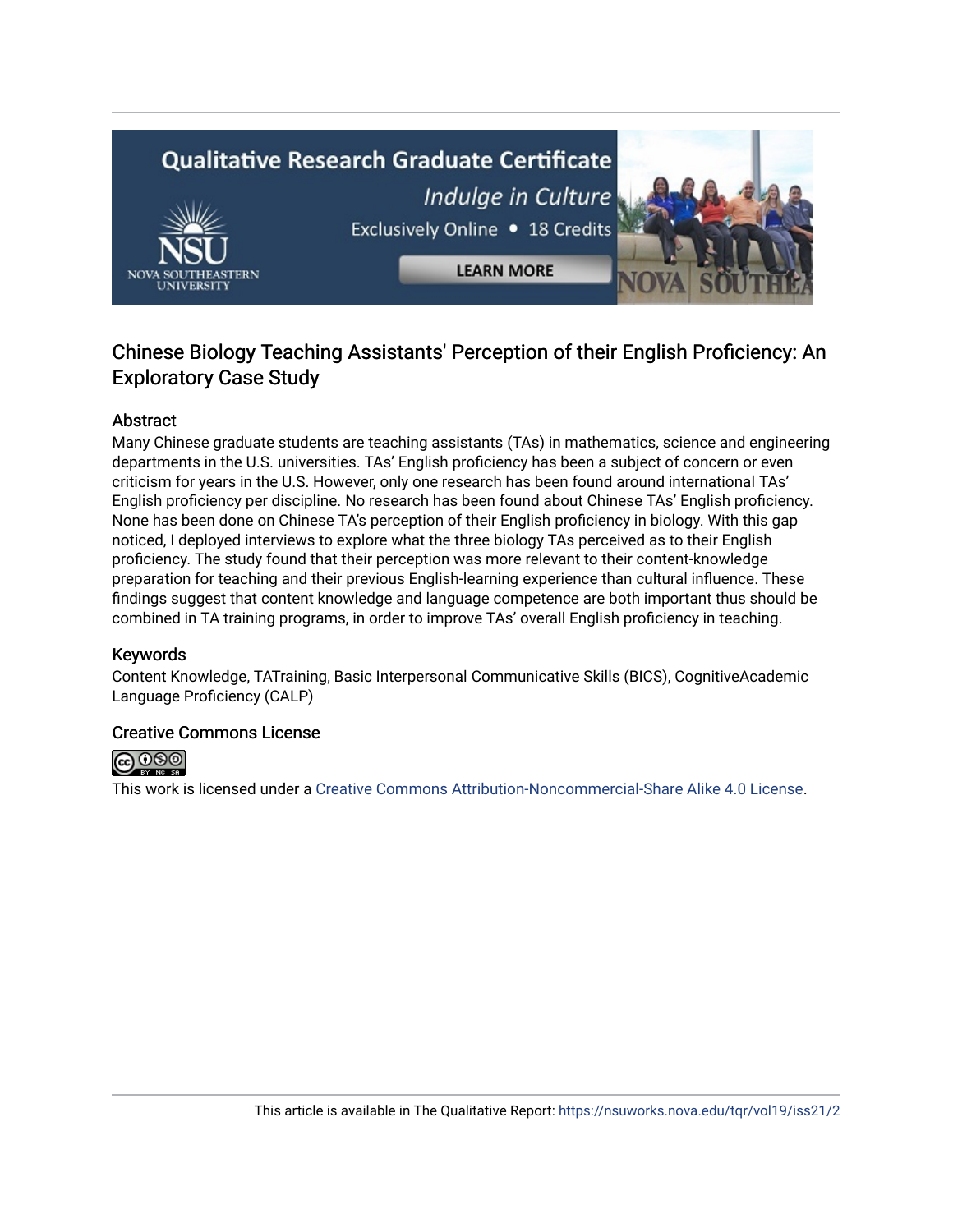

*The Qualitative Report* 2014 Volume 19, Article 42, 1-24 http://www.nova.edu/ssss/QR/QR19/jiang42.pdf

# **Chinese Biology Teaching Assistants' Perception of their English Proficiency: An Exploratory Case Study**

Xuan Jiang

Florida International University, Miami, Florida, USA

*Many Chinese graduate students are teaching assistants (TAs) in mathematics, science and engineering departments in the U.S. universities. TAs' English proficiency has been a subject of concern or even criticism for years in the U.S. However, only one research has been found around international TAs' English proficiency per discipline. No research has been found about Chinese TAs' English proficiency. None has been done on Chinese TA's perception of their English proficiency in biology. With this gap noticed, I deployed interviews to explore what the three biology TAs perceived as to their English proficiency. The study found that their perception was more relevant to their content-knowledge preparation for teaching and their previous English-learning experience than cultural influence. These findings suggest that content knowledge and language competence are both important thus should be combined in TA training programs, in order to improve TAs' overall English proficiency in teaching. Keywords: Content Knowledge, TA Training, Basic Interpersonal Communicative Skills (BICS), Cognitive Academic Language Proficiency (CALP)*

# **Chinese Biology Teaching Assistants' Perceptions of their English Proficiency**

In the 2010-2011academic year, 157,558 students from mainland China accounted for nearly 22% of the total international student population in the United States, 8 % more than India, the second largest sending country (Institute of International Education, 2011). Graduate students accounted for approximately half of the Chinese international students in the U.S. and were the biggest population compared to undergraduates and non-degree students coming from China to U.S. universities (Institute of International Education, 2011). Among those graduate students, Chinese Biology Ph. D. students have been the largest population in science fields (Fiegener, 2009). A great number of Chinese graduate students teach undergraduate students as Teaching Assistants (TAs) when they study in the United States. In general, TAs teach roughly 40% of the undergraduate courses and approximately 60% of the introductory courses for first- and second-year undergraduates (Wert, 1998, p. xvii). However, in spite of their competence and qualifications reflected by their academic records, there is a history of international teaching assistantship recipients being the subject of complaints or even criticized, mainly regarding English proficiency by domestic undergraduate students (Bailey, 1984; Rubin, 1992; Trice, 2003). Those undergraduate students are not alone in such complaints or criticism. The students' parents and general public have had similar responses as well. The state legislatures have also responded to this linguistic problem. For instance, Pennsylvania Senate Bill 539 required the certification of all instructional faculty in English fluency (Hoekje & Williams, 1992, p. 245). Other states, such as, Florida, Minnesota, Missouri and Ohio, have passed laws requiring the states' public college and universities to test the oral English proficiency of the international TAs ("Reactions to international," 1992 December).

Prior to conducting this study, I found only one study where the researcher (Gorsuch, 2006) looked at international TAs' English proficiency per discipline, while different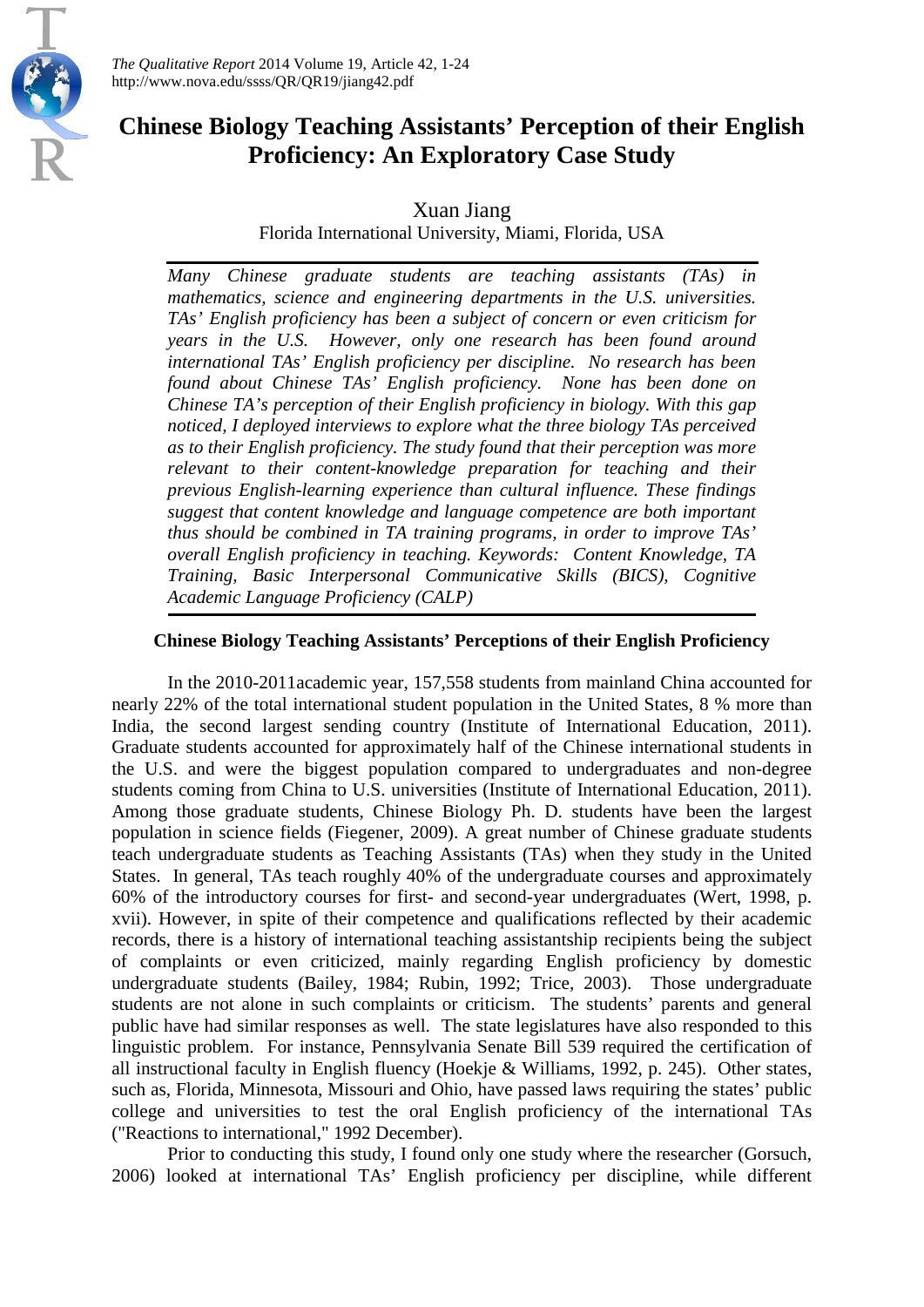domains require various English proficiency for achieving the objectives and format of classes (Gorsuch, 2006). Gorsuch (2006) observed Chinese Biology TA's instruction and suggested that interactivity be encouraged between TAs and students in the Biology department. Currently, Chinese TAs as well as other international TAs predominate in certain departments, such as, mathematics, science and engineering department (Russell, 2002)and many Chinese Biology Ph. D. students are TAs in teaching Biology lab courses.

The problem in this study was to explore the perceptions of English language proficiency of Chinese Biology TAs concerning their lab teaching at a public university in Southern United States. The primary research question was: What are Chinese Biology TAs' perceptions about their English proficiency? The secondary research questions asked from the viewpoint of the TAs were: How is cultural identity linked to their perceptions of their English proficiency? How does their content-knowledge (i.e., biology) preparation inform their perceptions of their English proficiency? What is the role of their English learning experience in their perceptions of their English proficiency?

The purpose of this study was to inform university TA training program leaders about TAs' needs and weaknesses from their perspectives, so the leaders can design training curriculum in ways that may reduce the possibility of complaints from domestic undergraduate students with regards to TAs' English proficiency. In this study, Chinese biology TAs were observed and interviewed to examine how they understood their English proficiency and to explore possible links between these understandings and their cultural and content knowledge. This exploratory study was conducted in a specific U.S. public university but the findings can be useful to a wider audience. The global significance of this local study lies in the fact that the paper will be one of the few that focus on Chinese Biology TAs' perception of their English proficiency, with reference to the fact that there has been a long history of complaints from domestic undergraduate students and been an increasing number of Chinese TAs in the U.S. This study will help fill the literature gap concerning them and more importantly, can contribute to an existing handful of research studies of international TAs in the U.S. in general. In an even wider sense, it may also be helpful to other linguistic contexts where TAs' first language is not the language they use to teach their target students. Accordingly, this paper is intended for researchers of TAs, training program directors for TAs and enrollment administers for international graduate students, with regards to TAs' English proficiency and the impact of their English proficiency on their academic roles. It may be also beneficial to scholars in cross-cultural, intercultural or global studies. It may benefit readers who are international TAs in the sense that they can use it to reflect their own experiences and understandings and strengthen their weaknesses if possible. Applying the findings and discussions of this paper to different contexts, the training program directors may have better approaches to developing appropriate and effective programs to prepare international TAs for their instructional roles.

# **Literature Review**

# **English Proficiency**

However, in spite of the public reaction to international TAs' English proficiency, the definition of English proficiency has not been agreed upon in the existing literature.

This paper adopts Cummins' notion of English proficiency. English proficiency includes basic interpersonal communicative skills (BICS) and cognitive academic language proficiency (CALP; Cummins, 1981). In BICS, which is social, conversational, personal and survival language, utterances are in chunks, vocabulary consists of high-frequency words with general meanings. It is context-embedded and cognitively undemanding (Cummins,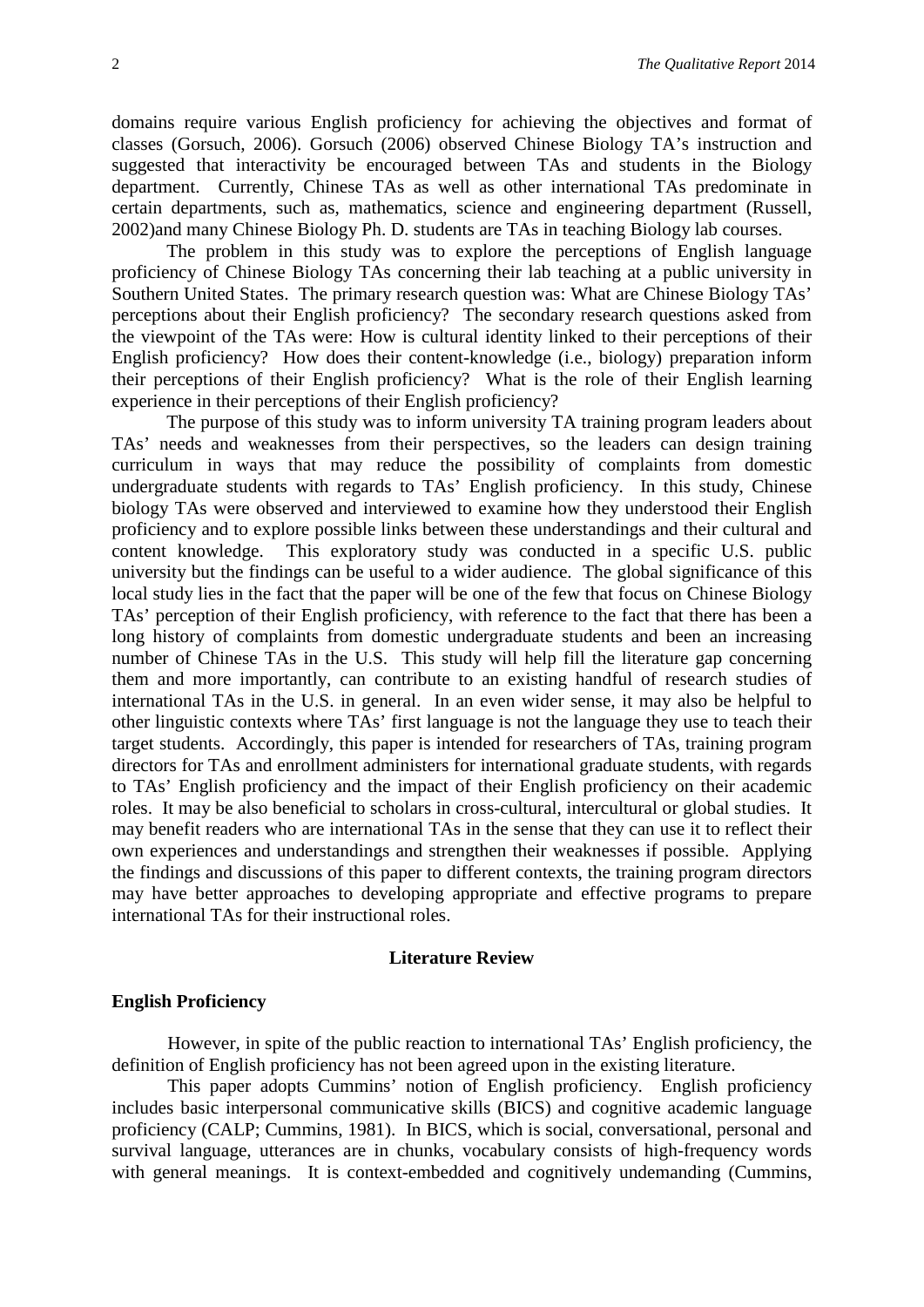1981 &2000). In CALP, which is academic, formal and professional language, utterances and sentences are long and often contain clauses, and vocabulary consists of abstract, subjectrelated content words, often with specialized meanings (Cummins, 1981). It is contextreduced and cognitively demanding (Cummins, 2000).

The distinction between BICS and CALP was originally used to draw attention to the very different time periods immigrant children usually go through to acquire conversational fluency in their second language as compared to grade-appropriate academic proficiency in that language (Cummins, 1981). BICS is often acquired up to a functional level within about two years of exposure to the second language, but CALP is usually accomplished to the level of native speakers within minimum five years (Collier, 1987; Cummins, 1981, 2000; Klesmer, 1994). This paper adopts this notion of English proficiency to help analyze the three biology TAs' perception of their English proficiency.

# **Non-Native-English-Speaking (NNES) TAs' English Proficiency**

No consensus has been achieved with respect to appropriate instruments to evaluate the spoken language proficiency of international TAs after their enrollment. But before their enrollment at many universities in the U.S., international or NNES TAs must submit their Test of English as a Foreign Language (TOEFL) scores in order to meet the minimum admission requirement. The TOEFL is the most widely recognized English-language test, with listening, speaking, reading and writing sections. In the speaking part, test-takers are required to "express an opinion on a familiar topic; speak based on reading and listening tasks" (ETS, n.d.). It does not test conversational fluency or communicative competence in particular, which is to say, the TOEFL score (in speaking) is not an effective parameter for NNES TAs' spoken language proficiency. Just as a faculty member in public health commented, "the TOEFL scores do not seem to be indicative of whether the students can speak English or not" (Trice, 2003, p. 390). A professor in materials science and engineering also remarked, "The TOEFL scores on our incoming students are very high. For example, one student I worked with has a very high TOEFL score, but I did not perceive that he was understanding me. . ." (Trice, 2003, p. 395). Neither is a Graduate Record Examination (GRE) score predictive of BICS or CALP in spoken English.

The purpose of the GRE is to provide a common measure to comparing candidates' qualifications; therefore it is accepted by thousands of graduate schools in the United States. The test has three sections: verbal reasoning, quantitative reasoning and analytical writing (ETS, n.d.). The three sections are designed to differentiate candidates' capacities of analysis, evaluation, synthesis, problem solving, etc. In most cases, the test, which does not measure candidates' spoken English, is compulsory for graduate candidates who come from different cultural and educational backgrounds.

Along with the scores of the TOEFL and the GRE, applicants also need to show their previous academic records (transcripts), recommendation letters and other qualifications (i.e., 10-page paper) for graduate-level study. Again, none of these tests can directly measure the spoken language proficiency or "subtleties of social interaction" of NNES TAs (Yan & Berlinder, 2011, p. 180). This mismatch may somewhat explain why international TAs' accent or fluency has been complained about by undergraduate students, regardless of their competence and qualification reflected by GRE scores or other academic records.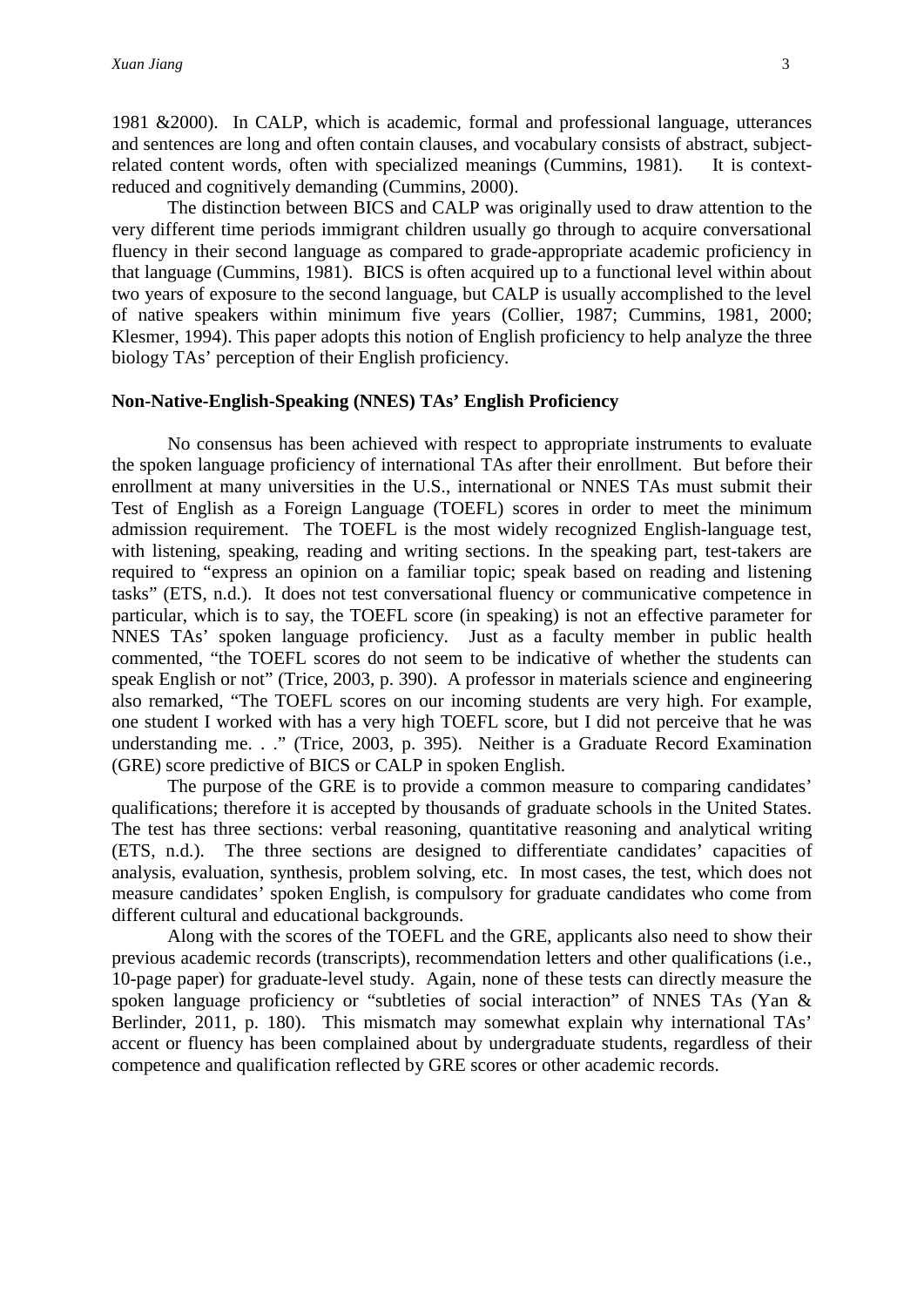#### **English Proficiency of Chinese TAs**

In addition to the same issues mentioned above, Chinese TAs' situation may be even more complex. The issue may be because of the extreme incongruence that has been noted between Chinese TAs' extra high scores on the GRE and the TOEFL and their ability to comprehend and interact in English (Yan & Berlinder, 2011, p. 180). Generally speaking, non-English major college students in China are faced with an inadequate level of proficiency of most Chinese EFL teachers, large class size, limited resources and equipment, traditional teacher-student relationships, and the pressure of public examinations (Burnaby & Sun, 1989; Leng, 1997). Thus, they are used to learning English "confined to textbooks," "memorizing vocabulary and grammar rules," and being exam-oriented (Yang, 2003, p.64). During their formal schooling, they study for the English tests; later in order to go to United State for graduate programs, "they study for the TOEFL and GRE" (Yang, 2003, p.64).

The complexity may be also exaggerated by domestic students' belief or perception of their Chinese TAs. Domestic students' negative perceptions of NNES TAs' language proficiency have been interwoven with ethnic stereotypes (Rubin, 1992). In other words, domestic students have believed that Chinese TAs cannot speak English fluently despite the fact that they can. Besides ethnic stereotypes, undergraduate students' ratings have been also influenced by their anticipated grades. Their grades have been relatively low in mathematics and science, many of which were taught by Chinese TAs (Rubin, 1992), who received scholarships or assistantships during university graduate school recruitment (Plakans, 1997).

In summary, no consensus has been made as to the definition and the measurement of English proficiency. TAs' English language proficiency has been negatively perceived by domestic students, especially when those students take certain subject courses, such as math and science, or when students cannot overcome their ethnic stereotypes. Moreover, Chinese TAs' voices concerning their perceptions of the English proficiency have been largely absent from the existing literature. Thus, it may be useful to hear and better understand Chinese TAs' own perceptions of their English proficiency, especially in those highly-debated subject matters.

#### **Chinese TAs' Cultural Identity**

Cultural identity is formed by adopting cultural beliefs and practices of one or more communities (Jensen, 2003). These beliefs and practices as well as the relation between the two include values, rules, sanctions, satisfactions or dissatisfactions, motives, etc. (Jensen, 2011). In this article, cultural identity is the same as ethnic identity based on the fact that the three participants belong to ethnic and racial majority group, Han, in China and that the difference between research on ethnic identity and cultural identity that "the former focuses on minority groups" (Jensen, 2011, p.63) does not exist.

It is presumed that the three TAs share the same traits of cultural identity as other Chinese people in general. One typical characteristic of Chinese cultural identity is modesty. According to many scholars (e.g., Bond, Leung, & Wan, 1982), modesty is a major part of Chinese cultural traditions, and people need to minimize their personal achievements to show modesty. For instance, a Chinese may hide his/her competence by keeping silent or purposefully losing a game, which is a valued virtue.

Closely linked to modesty, shyness is another one. Shy Chinese TAs may try to maintain a low profile (modest) and fit in with others, both of which are valued in Chinese culture (Xu & Farver, 2009). Chinese people are not used to having eye contact with interlocutors in conversations.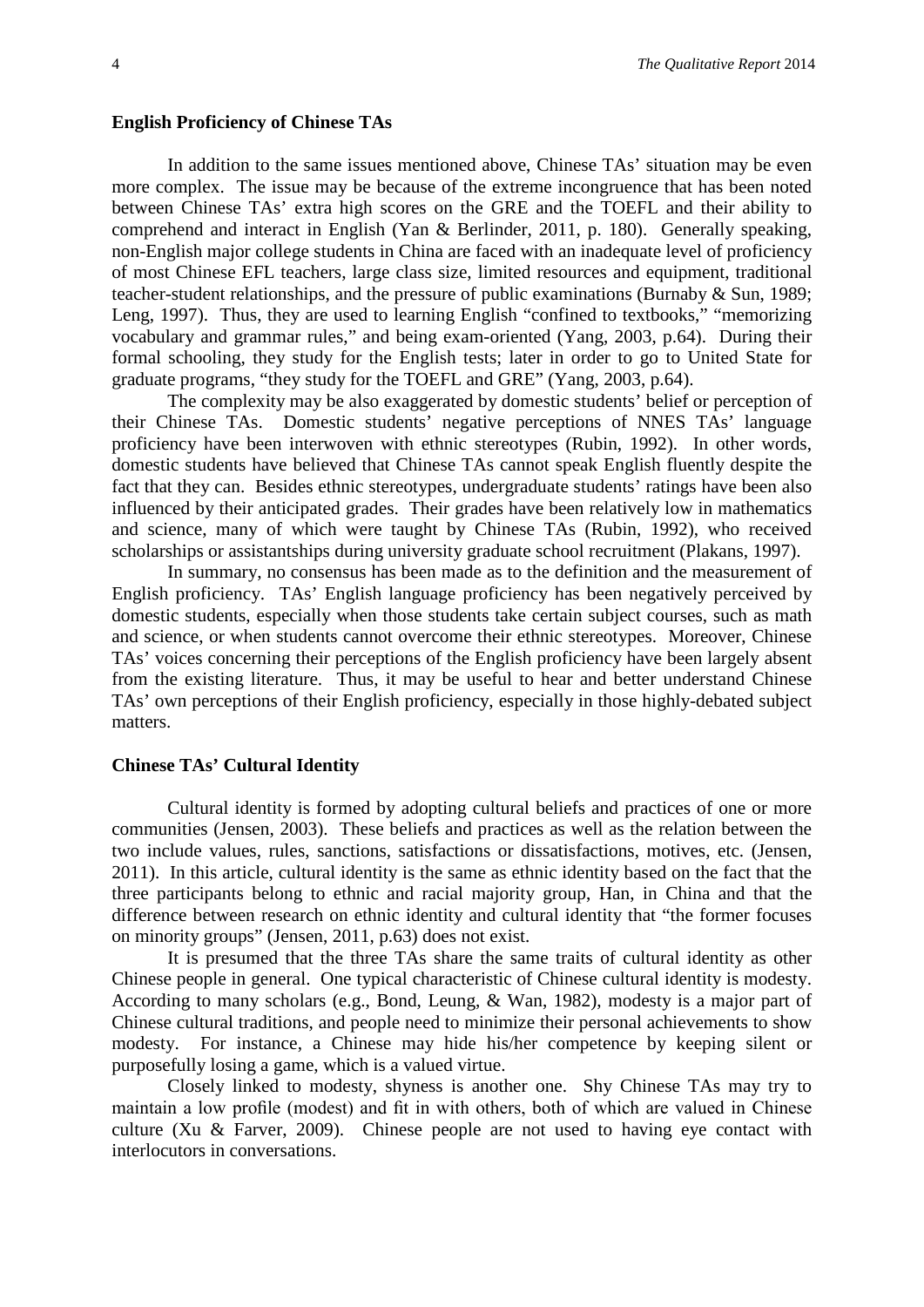Chinese people show their modesty and shyness by being reluctant to initiate a conversation in public. Younger generations and women are, in particular, expected not to start a conversation; they would rather listen than speak. The Chinese like to say, "He who says the least says the most" (Hays, 2008).

In the domain of Biology, there are some courses including sex, such as human biology. However, public discussion of sex-related issues, especially sexuality is a traditional taboo in Chinese culture (Zhang, Li, & Shah, 2007). Sex has never been an open topic for discussion in China.

# **TAs' Academic Roles and Training Programs**

Administrations in different universities assigned TAs various tasks. TAs either assist instructors (e.g., University of California at San Diego, Office of Graduate Studies, 2012) or perform instructional functions independently a (e.g., University of Alabama, Graduate School, 2012). Possibly due to the differences in academic roles, TA training programs varied from none to merely language-oriented or any combination of content, pedagogy and language oriented programs (e.g. University of Maryland, Center for Teaching Excellence, 2013; the University of Alabama, English Language Institute, 2013). In comparison to TAs in general, many states have also implemented system-wide programs to assess international TAs' English proficiency (Smith, 1992), including training programs or intensive courses to develop language skills. Administrative support has centered on developing programs that allow for international TAs to grasp the English language better for their instructional roles (Russell, 2002).

The university where the current study was conducted did not have a TA training program. Moreover, TAs in that university have various academic roles in different departments. In the biology department, TAs needed to teach regular courses or lab courses independently. TAs may have another linguistic task in the university of the case study, because the setting in this particular case study was a predominantly Spanish-speaking local community, compared to previous research studies which do not have such a linguistic uniqueness.

In summary, there is an imbalance among few research studies, increasing concern about international TAs' English proficiency, and TA training programs with unclear objectives, goals and targets. An underlying assumption of this study was that knowing NNES TAs' perceptions of their English proficiency would help the design of training program and further relieve the concern of domestic students. I also assumed that TAs' perceptions of their English proficiency were linked with their cultural background and the discipline those TAs taught. Thus I chose Chinese biology TAs as a case and explored the answer to my research questions

# **My Role**

# **Background**

I decided to select this topic because I was not a total outsider since I was a Chinese Ph.D. student/TA, too. My interest from my research in the field of Teachers of English to Students of Other Languages (TESOL) in conducting this research was rooted in my curiosity about my participants' feeling about their English level in the biology field, which has a lot of Latin and English existing terminology and how they perceived their English language proficiency.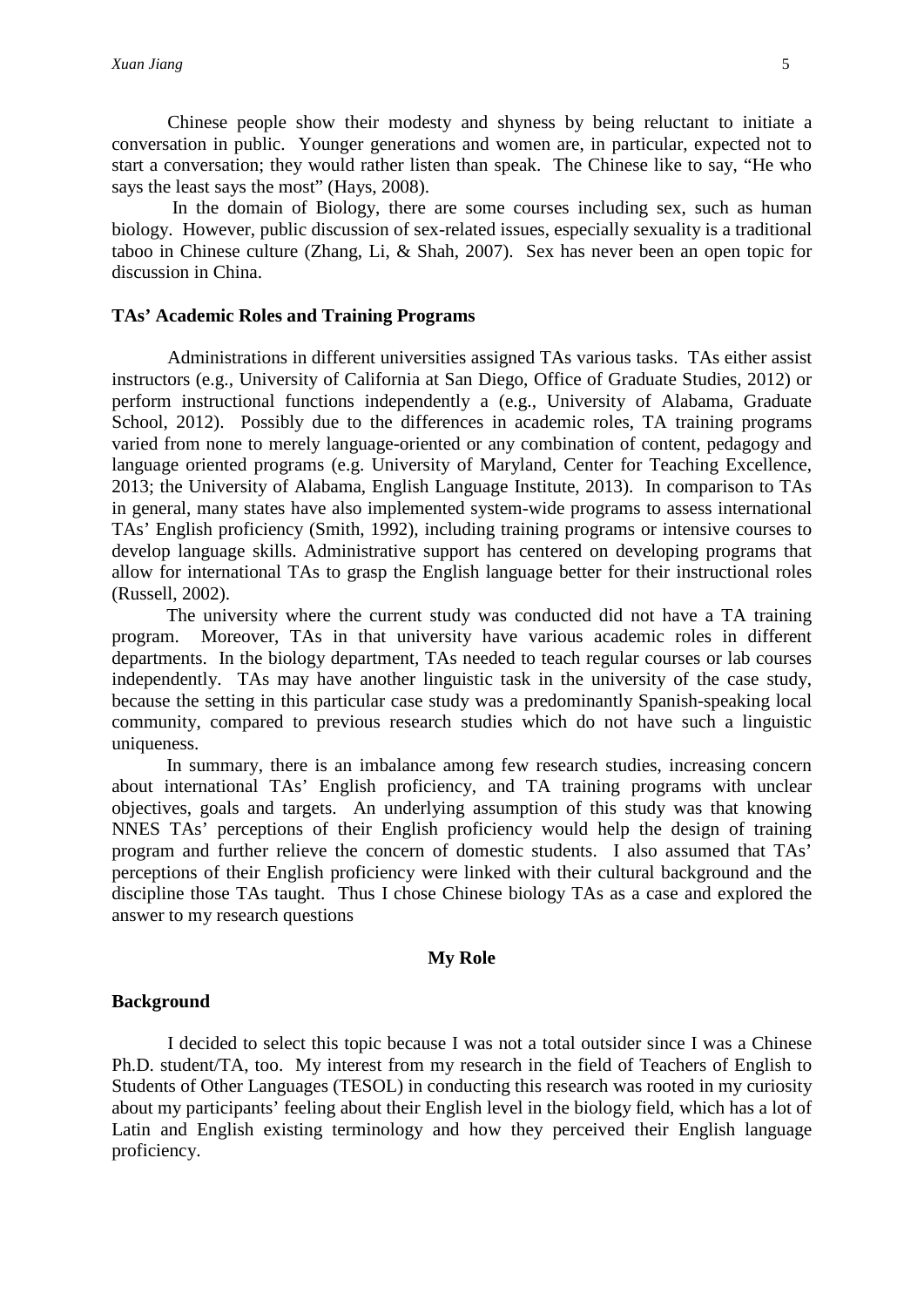I knew the three TAs for over one year before the study. My bias toward how they perceived their English proficiency before this study was they must feel incompetent and lack self-confidence during lab teaching, due to the Chinese cultural norm of modesty and their particular subject matter. To address my bias, I asked the three participants the same question during interviews, that is, "Do you think your perception has something to do with modesty in your culture?" I also wrote about my own self-perception of English proficiency in my reflective journal. My belief prior to the study conduction was that once they understood and consented to be participants in this study, they would tell me their perceptions truthfully. I conducted interviews to collect data as well as analyzed all of the data by myself.

#### **Ethical Considerations**

I guaranteed my participants confidentiality during and after the research study, thus, I gave them the pseudonyms of Eric, Harmo and Peter with their permission. I also asked the head TA for permission to observe in lab classes. After clarifying my purpose and the process of observation as well as guaranteeing that I would not interfere with the classes, the head TA granted my request of staying. After approval from the Institute Review Board (IRB) and before my participants decided to sign their written consent forms, I had shown and explained my research study proposal to my participants. I also had notified my participants that they had the right to say "no" as to the form or any time during the process of collecting data.

I kept all field notes and audio records confidential and private, that is, I was the only person with access to them during and after the research study. During interviews, I asked my participants to omit identifiable information to make sure that the collected data had no identifiable information.

In addition to confidentiality, my participants were aware of the process, the nature and procedures of the study as well as estimated time for data collection from them before they decided to sign the consent forms. I also asked my participants to choose time and place of data collection at their convenience.

# **Subjectivities and Trustworthiness**

When I began the study, I realized that because of my close relationship with the participants as well as the topic, my subjectivities were more likely to be "shaping the collection and interpretation data" around the topic (Merriam, 2002b, p. 5). My subjectivities were monitored during data collection as well as data analysis, by the aid of doing the following. I asked the three participants to check part of their transcripts and my tentative interpretations, as "member checks" (Merriam, 2002a, pp. 25-31). For instance, I asked Eric why he used the word "perfect" to define his English level and his reply negated my previous tentative interpretation that he had not picked the right word. I also asked some fellow doctoral students to review my coding in transcripts and to independently code my transcripts. Via this peer review, I got verifications of my coding as well as new insightful coding, such as contextual factors and sub-cultural factors in the U.S. As well, I checked with my critical reflective journal "regarding assumption, worldview, and biases…to the study that may affect the investigation" (Merriam, 2002a, pp. 25-31). My reflective journal included my perceptions of English language proficiency during the time I was conducting this project, and my initial presumption prior to the study. I initially presumed that the three participants must not be confident due to their cultural heritage and the specific field they pursued, and my thoughts as I collected data that did not support that presumption. Last, I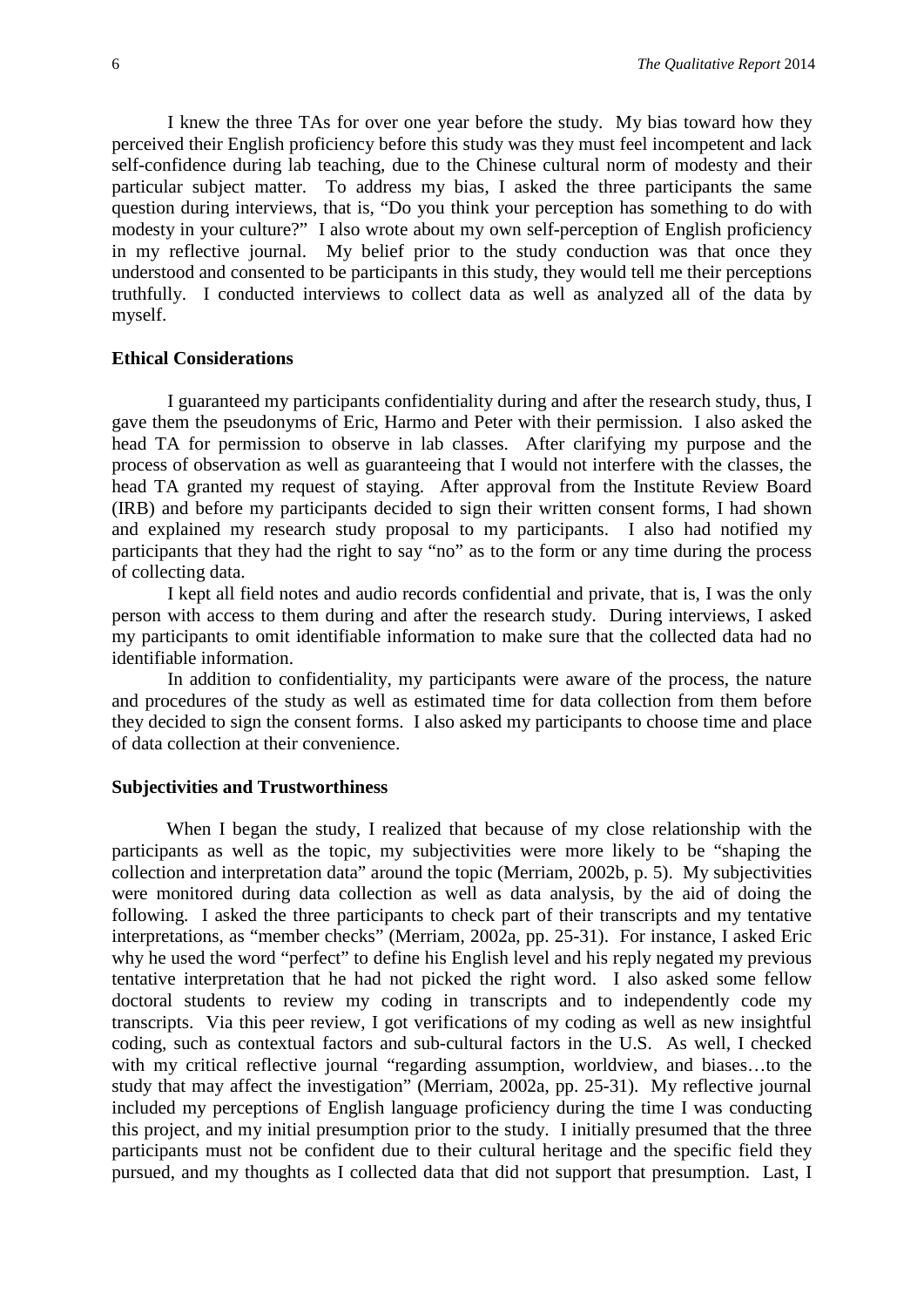maintained a process research journal with details of "the methods, procedures, and decision points in carrying out the study" to establish an "audit trail" (Merriam, 2002a, pp. 25-31). I took field notes and photographs for the sake of thick descriptions. I also checked my actual implementation of data collection with my original plan and modified my strategies when the original plan did not work, which helped me see what I need to do and how I should ask questions in the following interviews.

#### **Methodology**

The primary goal of the study was to explore three Chinese Biology TAs' perceptions of their English proficiency during their lab teaching. To achieve this goal, I chose an exploratory case study as my research design. Case study is an "intensive, holistic description and analysis of a single entity" (Merriam, 1998, p. 27). In this study, "a single entity" referred to all the Chinese TAs in the Biology department. They shared the same setting, were enrolled in the same program and taught the same Biology lab courses. Thus the case was a "bounded system" (Stake, 2005, p. 444), that is, the three Chinese TAs were all Chinese TAs bounded in the department of biology as an institutional and academic system. To do so, a researcher needs to access multiple sources of information such as observations, interviews, etc. to provide rich description (Creswell, 2007). Accordingly, I used lab observations prior to data collection and one-on-one interviews to collect data for the exploratory case study.

# **Participants**

I employed purposive sampling to select participants for this study. In this exploratory case study, there were only three Chinese TAs in the Biology Department, thus I observed their lab teaching and interviewed them all. They were eligible as Chinese, TAs with a major in Biology, thus they were most likely to give me the "most information about the phenomenon of interest" (Merriam, 2002a, p. 20).

As TAs, the three Chinese graduates stayed in their labs on campus so I could meet them in their working places regularly, about four to five visits for each participant (i.e., asking gatekeeper, observing the setting and lab teaching, interviewing them, etc.). During these visits, I talked with their head TAs or someone supervising lab teachings in their department for the oral permission to observe the classes; I had some casual talks with my participants before class observation without audio-recording; I observed their lab teaching at their convenience; I interviewed them with audio-recording in a more formal way in the place they chose, a few days after I observed the class and organized my field notes; I asked them to check the transcripts and my interpretations with my rough drafts; I even took photographs to help me understand their teaching context at the end.

#### **Setting**

The university where this case study was conducted was a public research institute located in the South of the United States. On its graduate school website, the required credentialing of TAs followed the Southern Association of Colleges and Schools (SACS) principle 3.7.1., which required TAs with a "master's in the teaching discipline or 18 graduate semester hours in the teaching discipline," under "direct supervision by a faculty member experienced in the teaching discipline," to attend "regular in-service training" and receive "planned and periodic evaluations" ("Faculty credentials," 2006, guideline f). There was an on-line document available as to the procedure of becoming a TA. Stated in the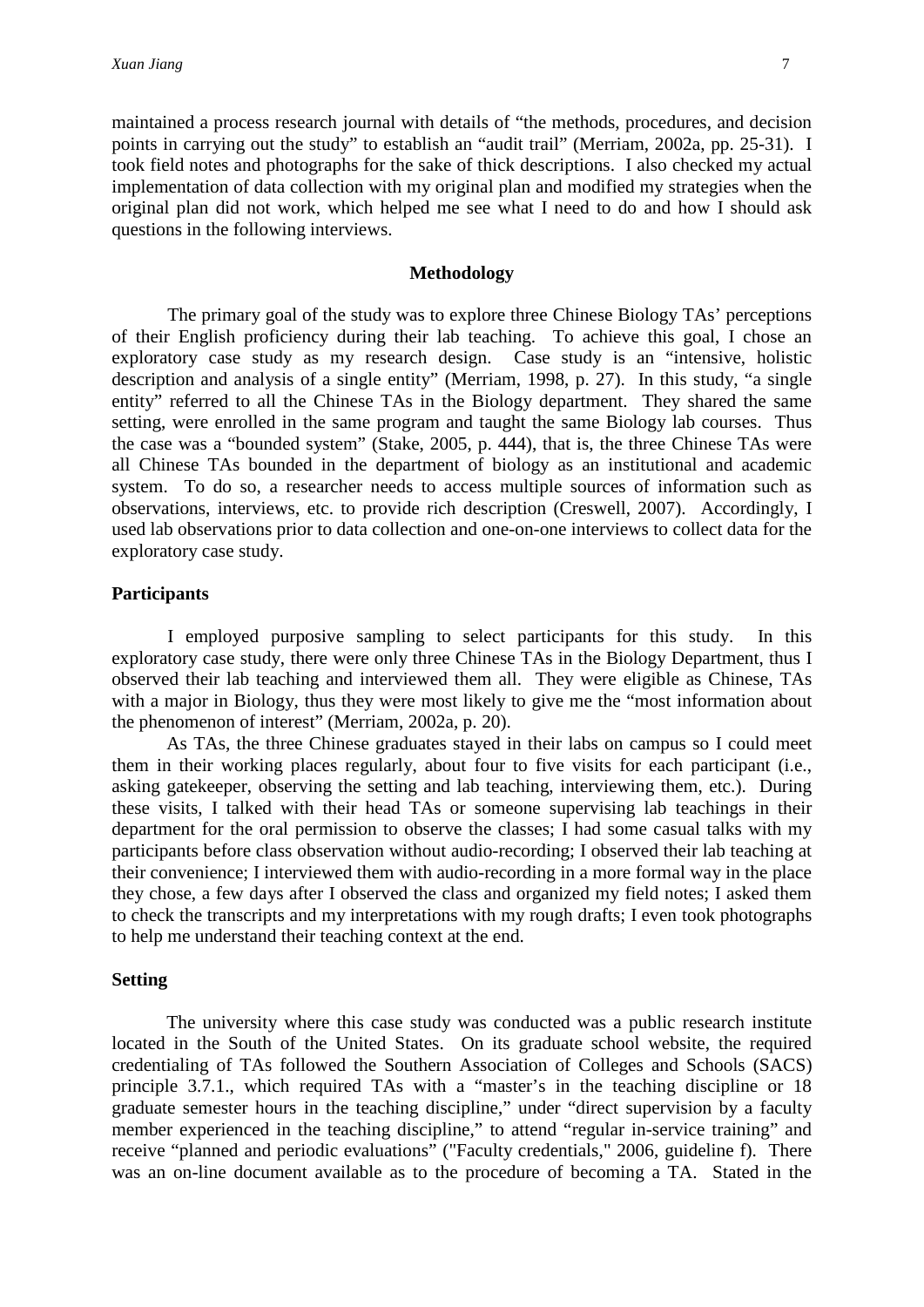document, a department representative was empowered to designate whether a graduate TA should be listed as a Primary TA. It was also the department responsibility to verify whether the potential TA has attended TA training, which meant a 3-day TA workshop done by the Center for the Advancement of Teaching from the institute. The 3-day orientation program for TAs was to familiarize them with pedagogical basics, as well as with important policies and procedures of the university. It can be inferred that the TA workshop focused on pedagogical methodology and didn't cover TAs' content knowledge or English proficiency at all. As to TAs' English requirement, it was the department that must verify TAs achieve a minimum language score of 6.5 for the IELTS, 550 for the paper-based TOEFL or 80 for the internet-based TOEFL. The language requirement was exactly the same as graduate admissions required by most of the departments in the university.

In the department of biology, TAs were appointed for instruction of undergraduate labs. I found out by confirming it with my participants that TAs were fully responsible for lab teachings as Primary TAs, not Secondary merely grading or assisting instruction. There was no information about TAs' qualifications, mentorship or supervision from faculty members, or evaluation revealed on the webpage.

## **Observations Prior to Data Collection**

I did observations during part of their teaching sessions in labs. I chose observations because observations of settings and interactions for each individual could necessarily contextualize participants' self-perceptions of their English proficiency. In addition to the reason above, observing first also provided more relevant and personalized topics for the following interviews.

I planned to observe 20 minutes at the beginning of one class session, because at that time, they instructed experiment directions to students orally. In reality, I observed them around 30 minutes before students started that day's experiment. I did field notes of their lab teaching and tried to be richly descriptive, in order to "contextualize the study," so that readers are more likely to be able to "determine how closely their situation match, and thus whether findings can be transferred" with reimaging of what happened in my research study in terms of the "external validity" (Merriam, 2002a, pp. 29-31). For instance, my participants' perceptions of their English proficiency in lab teaching had nothing to do with the physical setting of their labs, which readers can transfer the three participants' perceptions to different physical teaching setting

#### **Interviews as Data Collection**

After each observation of their lab teaching, I interviewed them in English one-toone using digital recording afterwards for at least 30 minutes based on what I had observed. I didn't stop them if they continued to talk after 30 minutes. I told them that we could only use English in interviews in order to limit my role as a translator by using the words they said. I asked prepared questions including "How do you perceive your English proficiency when you are teaching?," "How effectively do you think did your preparation for this class help you in class?," etc. I would modify my questions after I interviewed with each participant. For example, I shortened the questions after the first interview.

I followed a semi-structured, guided, responsive conversation format (Rubin & Rubin, 2005). According to Bogdan and Biklen (2007, p. 96), " skin color, race and cultural identity sometimes facilitate, sometimes complicate, and sometimes erect barriers in fieldwork" when "researchers are studying people within the same ethnic group" or in another group. This was true of my research study. Sharing the same skin color and cultural identity was one of the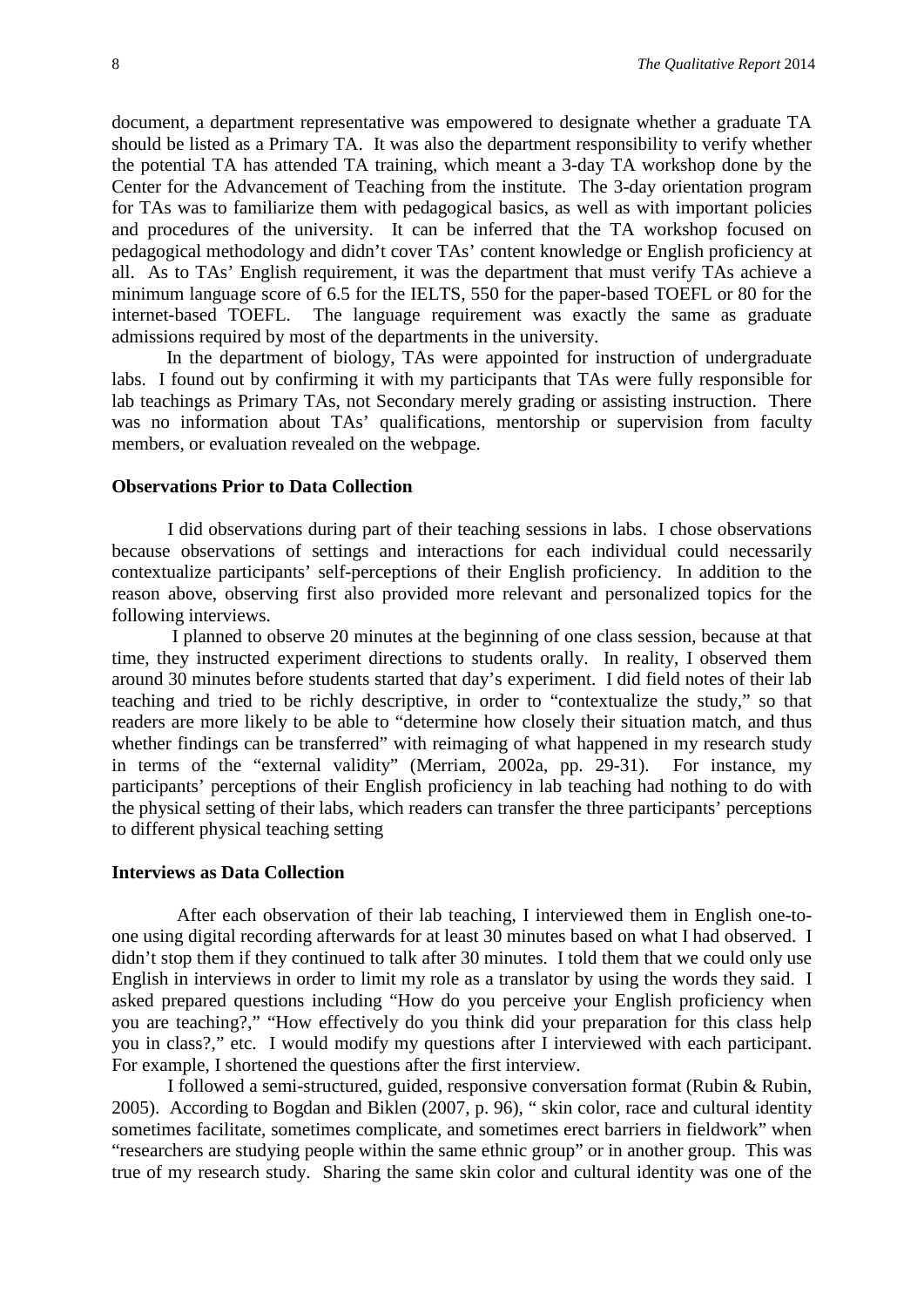main factors to inspire my research topic. Having the title in mind, I had considered more deeply the pros and cons of the shared sameness in the process of interviews: on one hand, I definitely understood more as to cultural identity, cultural values, English language learning experiences and even their English language pronunciation with Chinese accent during my field trips, due to the common ethnical and cultural background; on the other hand, the three conversational participants may have taken it for granted that I had already known those facts and therefore they might not have mentioned them or just illustrated them briefly. To minimize the shortcoming, I used some probes during the interviews, such as "Take me through the experience.," "Would you explain that?" and so on, as to ask for details and clarifications" (Bogdan & Biklen, 2007, p. 104). I also needed to explain my role as an interviewer by saying to the TAs "I can only ask you; I cannot explain for you."

#### **Data Analysis and Trustworthiness Strategies**

The analysis should be detailed and intensive "for the unit of study" (Flyvbjerg, 2011, p. 301) so that a case study can "represent the case" (Stake, 2005, p.460). I did data analysis during and after data collection to explore the three participants' perceptions of their English proficiency in lab teachings.

According to Merriam (2002b, p. 14), "data analysis is simultaneous with data collection." I started to analyze collected interview data (i.e., the first interview with Eric) while collecting the rest. As Stake (1995, p. 71) stated, "analysis is a matter of giving meaning to first impressions." I wrote down my first impressions on the margin of the transcript. I did preliminary analysis by studying and coding transcripts of interviews, which gave me a clearer direction about what to ask for the future interviews. I framed "new questions" for the following interviews as a result of what had been found (**S**eidman, 2006, p. 113). By adding new questions to the original ones and modifying some old questions for the next interview, I "made adjustments along the way" (Merriam, 2002b, p. 14). For instance, after Eric and Harmo both mentioned that they were regarded to have an accent by their undergraduate students when students evaluated them anonymously at the end of each semester. I added a question whether having an accent matters to one's English proficiency in Peter's interview. I also extended the connotation of English learning experiences from merely in China to both in China and in other places they had stayed before this study. It should be noted that I avoided "in-depth analysis of the interview data" until I finished all the three interviews, because I tried not to "impose meaning from one participant's interview on the next" (**S**eidman, 2006, p. 113). Thereafter I minimized "imposing on the generative" and inductive process of the interviews (**S**eidman, 2006, p. 113).

Data analysis began when I transcribed the first interview with Eric, which took approximately eight hours to transcribe. After the first interview, I transcribed it completely before the next interview with Harmo. After the second one, I transcribed it completely before the last interview with Peter. As an English learner with a Chinese accent, I found that some recommended computer-based voice-to-text word-processing software to assist transcribing did not work for me. I needed to do it by myself via listening to the recording and typing every single word. After I finished each of the transcripts, I coded it by writing my first thoughts on the margins of the transcript in order to read through literal words. For instance, one of my first thoughts was "parental influence" when Harmo talked about the decision his father made for him after he earned his master's degree in the U.S. I was looking for words and phrases concerning the research questions, for example, descriptive words about their English levels. This mechanical stage of analysis facilitated deeper inductive coding for themes later on.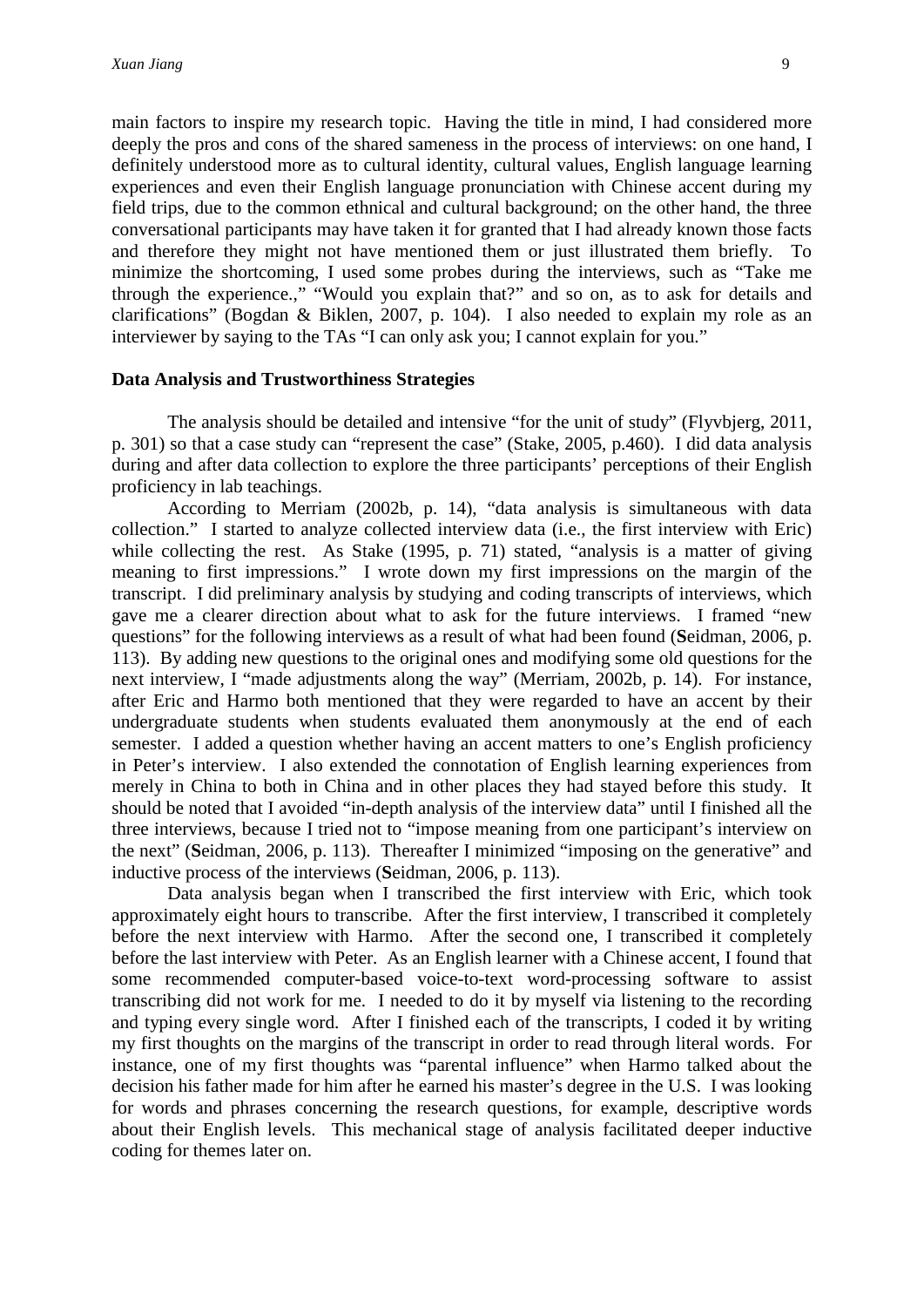As part of this process, after my initial coding, I brought a non-coded transcript to a peer. She coded the transcript. Comparing her codes and mine, I could see the commonalities and differences and "seeing together the different angles…suggests the complexity and richness" (Rubin & Rubin, 2005, p. 192). I benefited a lot from this peer review because my peer, on one hand, had some identical coding as me while on the other hand, contributed some new coding that I never thought of, such as contextual factors, comfort zones and sub-cultural factors in the U.S. The concepts were relevant to the primary research question. Other codes we shared concerned the primary and secondary research questions obviously, about those objectives to describe their English level, English learning experiences, etc.

After the peer review stage, I integrated some of my peer's codes into my developing "coding category" (Bogdan & Biklen, 2007, p. 173). The coding categories were words and phrases which represented the regularities, patterns and topics my data covered (Bogdan & Biklen, 2007). Taking a general concept "contextual factors" from my peer's coding for instance; I developed coding categories as subset of "contextual factors," that is, communications with native English speakers in the U.S., lack of English-speaking context in China, and lack of English-speaking context in the U.S.

Along with coding category development, I also did thematic analysis. Themes are "the relationship between two or more concepts" (Rubin & Rubin, 2005, p. 194). The relationship include "why something happened, what something means, or how the interviewee feels about the matter" (p. 194). For example, Peter said "American people like to present…so if you wanna survive in this country, you must be good …" when he was asked about his cultural identity (i.e., modesty in this case). There were two concepts "modesty" and "academic competence" which Peter did not draw a connection directly. I did so by merging the two concepts into "To Peter, showing academic competence means losing modesty." By building up themes, I threaded my draft with themes, categorized answers and evidence from those analyzed data.

As I compiled (Stake, 1995, p. 71) my data and analyzed the data, I needed to go back and review them at times. I also asked my participants for clarifications as part of member checking. For instance, I asked Peter whether he thought that showing academic competence means losing modesty, and it was confirmed. I often resorted to my procedure and reflective journal. I, as well, needed to check typed notes concerning observation trips, even checking the original field notes sometimes.

#### **Findings**

The following findings are displayed as telling each participant's stories, which answered the research questions and sub-questions.

# **Demographic Information**

During those visits, I learned many things about the participants such as experiences they shared in common and other experiences that were unique to them. First, they all studied or worked in English-speaking locations for several years before their Ph.D. study. Eric studied in a state university in the United States as a master's student in biochemistry and teaching assistant for one year. He also stayed in another English-speaking country for two and a half years to finish his master's degree. Peter lived in a northern city in the United States and worked as an assistant in a hospital lab for a year. Harmo earned a Master's degree in Business Administration in a northern state and then volunteered to work in his current lab almost a year until he was officially admitted to the program.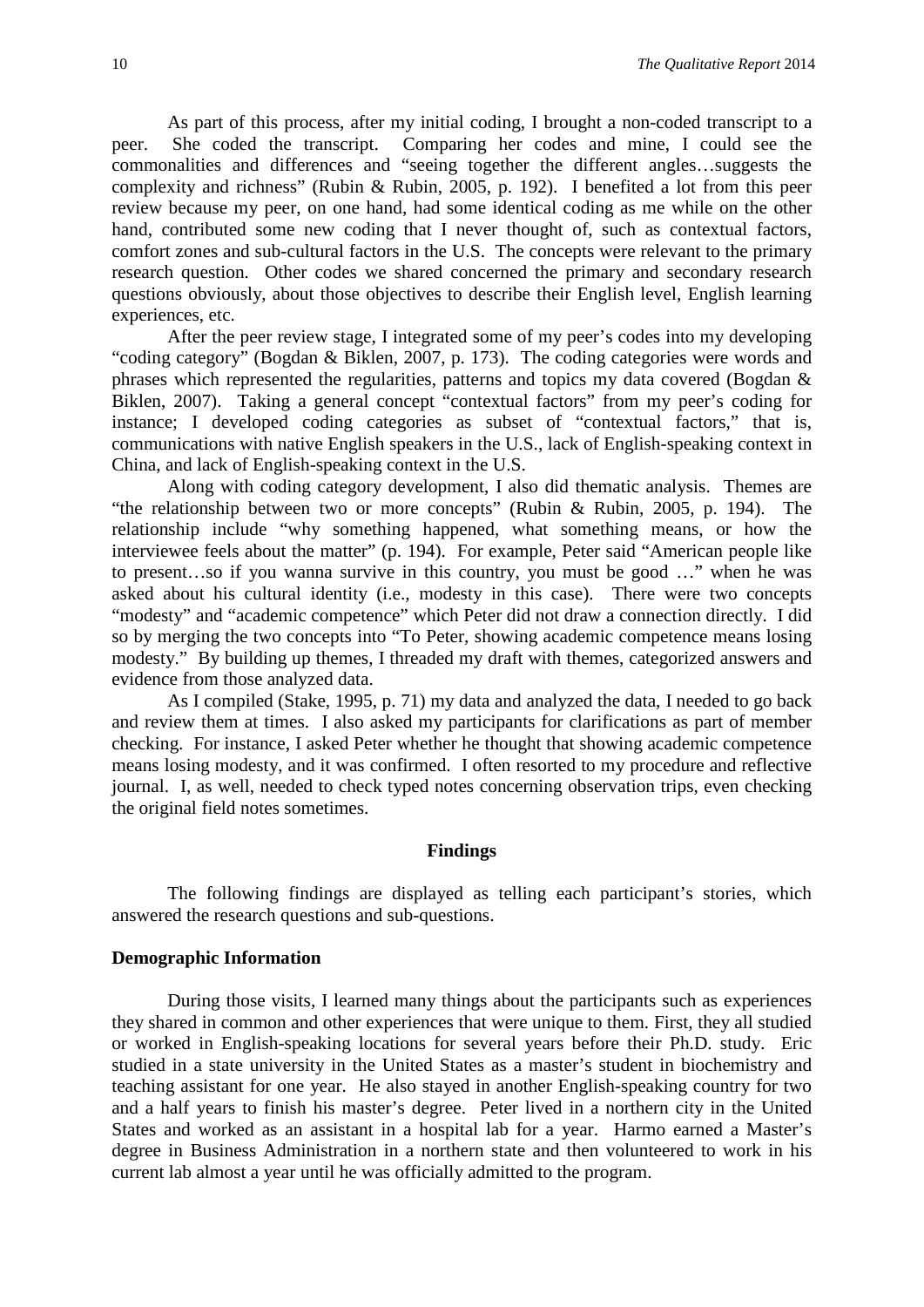Second, they all went to public schools and universities in China. All three earned bachelor's degrees in Biology. Eric and Harmo earned their master's degrees abroad. Peter finished his bachelor's and master's degrees in China in biology. Accordingly, part of their content knowledge in the domain of biology was in Chinese Mandarin.

Third, all of their fathers were well-educated, influenced them and had high expectations for them. At least one of the parents had a bachelor's degree.

# **Eric**

#### **Eric's story**

Eric was a middle-aged Chinese man from a developed province. He went to an average primary school and junior middle school, but to a key senior high school (like an "A" school in the U.S.) in the city he was born. He went to a non-prestigious university with an extremely high score in the Entrance Exam. He did not lose heart; instead, he worked hard to learn English and biology as an undergraduate and finally after graduation, he got a graduate assistantship and admission to a university in New Mexico in the United States.

Unexpectedly, he had his student visa checked in the following summer when he was back in China and applied for a new visa. Possibly because of Sino-American issues at that time and his sensitive major, he waited for 3 months instead of 3 weeks which was regarded as a regular check time period. As a result, it was too late for him to go back to the university and the department decided to cancel their sponsorship of him. This might have stopped his dream of studying abroad, but it didn't. He kept learning English after work. He applied for a university in another English-speaking country for his master's degree and was enrolled in the program. Two and a half years later, he was back in the U.S. as a Ph.D. student.

## **Eric's perception of his English proficiency**

During my interview with Eric about his lab teaching, he perceived his English proficiency as "perfect" and mentioned the word "perfect" several times. From my understanding, the word "perfect" means the "best" without any mistakes. Later on, I asked him for clarification in the interview. He said for his lab teaching, he wanted to give his students a "perfect" impression of his English so he used the word "perfect" deliberately.

When it came to measuring the aspects of spoken language, that is, accuracy, fluency and complexity, Eric ranked fluency as highest and accuracy as lowest of his English language (Yuan  $\&$  Ellis, 2003). He mentioned that there were inaccuracies in his English sometimes and he wanted to pick the "perfect" words, in both basic interpersonal communicative skills (BICS) and cognitive academic language proficiency (CALP; Cummins, 1981). Slang was very hard for Eric and other non-native English speakers to acquire. He was longing to manage those slang expressions by reading some informal and less academic materials.

## **From his perspective, how Eric's cultural identity affects his English proficiency**

Eric had more self-confidence than the other two participants in terms of his English proficiency. Eric didn't see the influence of Chinese culture on his perception; a perception that may possibly be related to his family's westernized and democratic environment (e.g. he can make a family decision as his parents do.), Eric's toils in academic pursuit, and his longterm practice of English.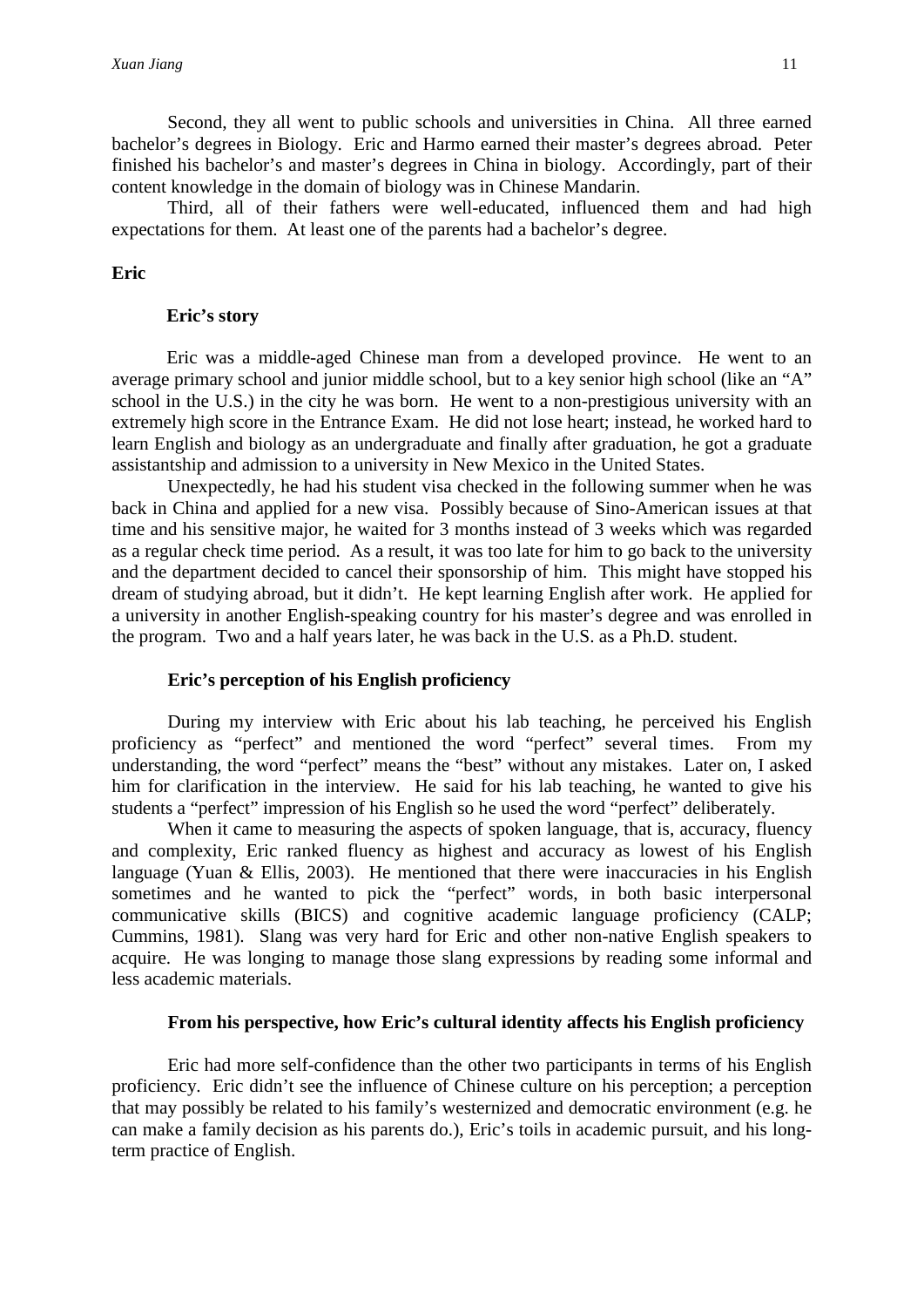His response during the interview of his lab teaching astonished me. With the same ethnic origin and cultural background, I would never use the word "perfect" to describe my English on any occasion. During the time he mentioned factors contributing to "perfect" English proficiency, he used the word "perfect" many times. It can be inferred that he may have perfection exactitude. He also mentioned that his evaluation of his English as "perfect" was not congruent with typical Chinese opinions, which demonstrates that he knew how Chinese people perceive in general.

Most of Chinese people, they are not, yeah, most of them are not going to say themselves perfect or something like that. They try to be modest to, yeah, so, like don't want others to look them very different between others…( Interview with Eric about his lab teaching)

I am not sure that his distinctive opinion, which was against Chinese unstated norm, was linked to his family education, his experiences abroad or both. On the other side, he admitted that "I have some Chinese accent," however, he did not "feel it a lot." "It" refers to "some negative effect" on his study in the U.S. He thought that "in the States, many people, even American citizens, they still have very different accents" so he didn't think "that is a big deal in the States." Correspondingly, he was satisfied with the status quo of his accent by saying that "I am not going to try to improve it on purpose, but…if I speak more with native speakers here, I think I will have some improvements in my accent."

# **From his perspective, what the role of Eric's English learning experience is in his English proficiency**

Later on, he explained the factors contributing to his perception of his English language proficiency. The primary factor is practice in his English learning.

In China, we don't have a good language environment for us to practice our English, particularly oral English, spoken English. So it's hard to practice, to speak with others, speak with others in English to, to make your oral English better 'cause it's hard in China 'cause it's hard to have native speaker. It's hard to speak to English native speaker.

# **From his perspective, how Eric's content-knowledge preparation influences his English proficiency in lab teaching**

Eric also thought that content knowledge helped his English by saying "I need to have enough knowledge in the specific field." He thought it was important to know how to use appropriate terminology in his field in English, by saying:

'Cause you know for some of those terms, I know how to speak them in Chinese, but actually before I started to teach this class in last spring, no, in last fall, I didn't know some of them, I mean, I didn't how to speak some of them in English, so it's really important for you to know how to say some of the terms in English, and also you need to use those terms scientifically, correctly or accurately to your student...

As well, preparation was also important from his perspective.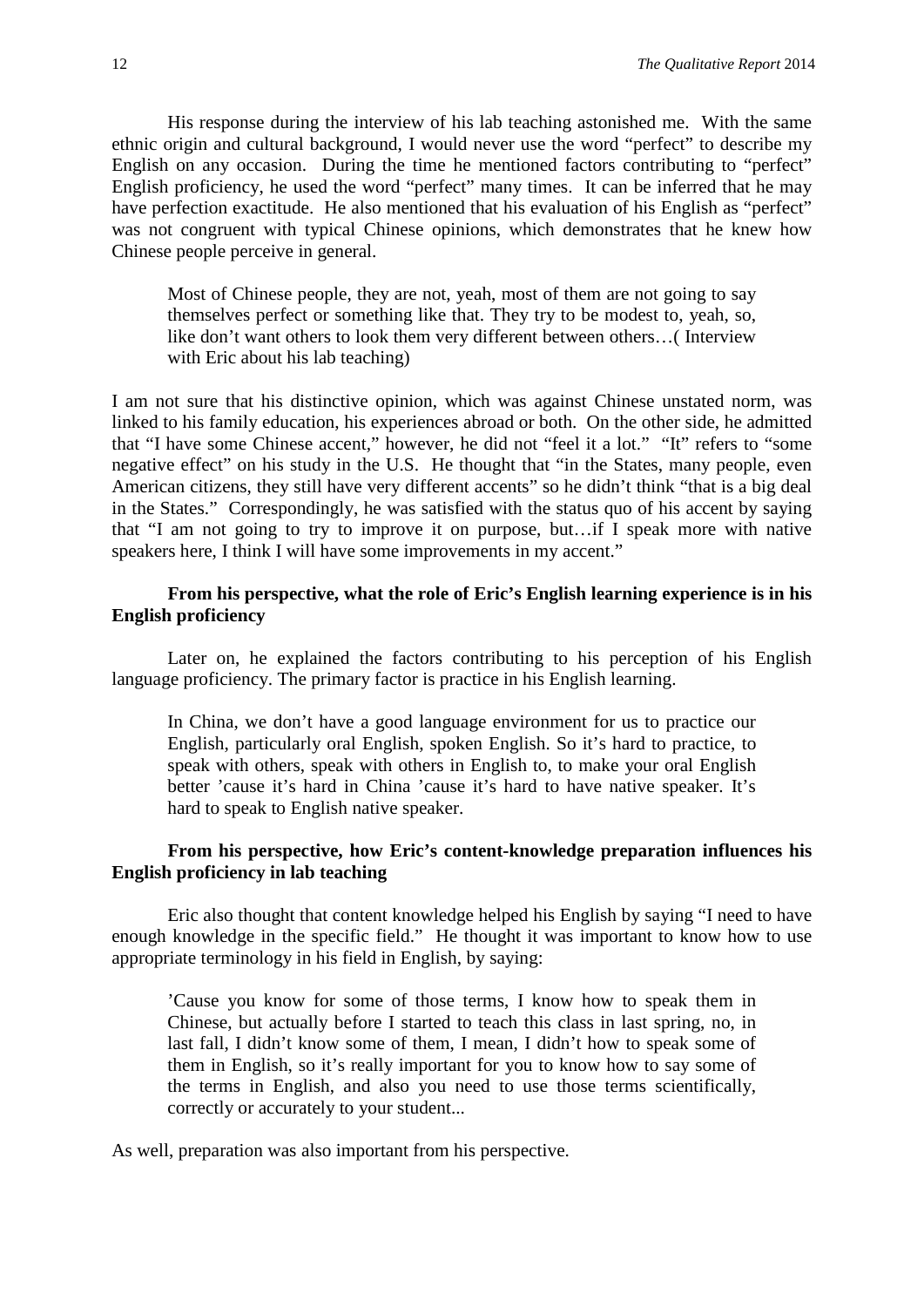…actually before every section, I mean every week, I need to prepare the slides which I included some useful information in all those slides. And I also need to go through the lab manual for each week's lab session. And I need to go through it before I teach my students. I need to know it perfectly before I can; I can give the knowledge to my students perfectly.

#### **Other factors contributing to Eric's English proficiency from his perspective**

Communications with others in his lab and in Biology department was important to Eric's English compared to his learning experiences in another state back in 2003-2004. He said that he didn't feel shy in the current lab, with a feeling of speaking in English as if in Chinese. He had been shy and less talkative when he was first abroad in another state in the U.S. One reason to change his shyness was the period when he stayed in another Englishspeaking country, when he had fewer Chinese friends to rely on but had a lot of chances to speak in English academically and in his daily life.

Eric realized that his English proficiency was vital to his future, in specific, his future professional career in an institute or university in the U.S.

…if you don't have an English proficiency, it's really hard … in an Englishspeaking country, to fill/complete your Ph.D. program… like for the qualifying exam…also for your proposal defense, or your dissertation defense, you need to speak before maybe a lot of people. …you want to attend some conferences and you need, you should take that chance to communicate with other scientist in your field. So if you don't have a good English proficiency, it's hard for you to communicate with others and so it's hard to get information, get knowledge from your colleague, from your peer, from the others in your field...

#### **Harmo**

#### **Harmo's story**

Harmo was a 30-year-old Chinese man from a capital city of a developed province. Harmo went to public schools and an average university, where he finished his bachelor's degree in the city of his birth. After he graduated, he came to a northern state to pursue his MBA in 2005. After the two years in the United States, he decided to find a place to get a Ph.D. in biology. Hence, he worked in his current lab as a volunteer for almost a year and proved that he had willingness as well as competence to continue his lab research as a Ph.D. student. At the time of doing this case study, he was already a Ph.D. candidate and dedicated to working on his dissertation.

# **Harmo's perception of his English proficiency**

When I interviewed Harmo about his lab teaching, he said about his English "I think it's OK. It's basic biology scientific English, my major, so I think it's OK. …It's OK. It's good at least for me." Harmo perceived his English proficiency in his lab teaching, from the perspective of other more competent English speakers.

The standard is based on… maybe in China, the standard is OK, but I always feel it's based on our department, because our department only before, only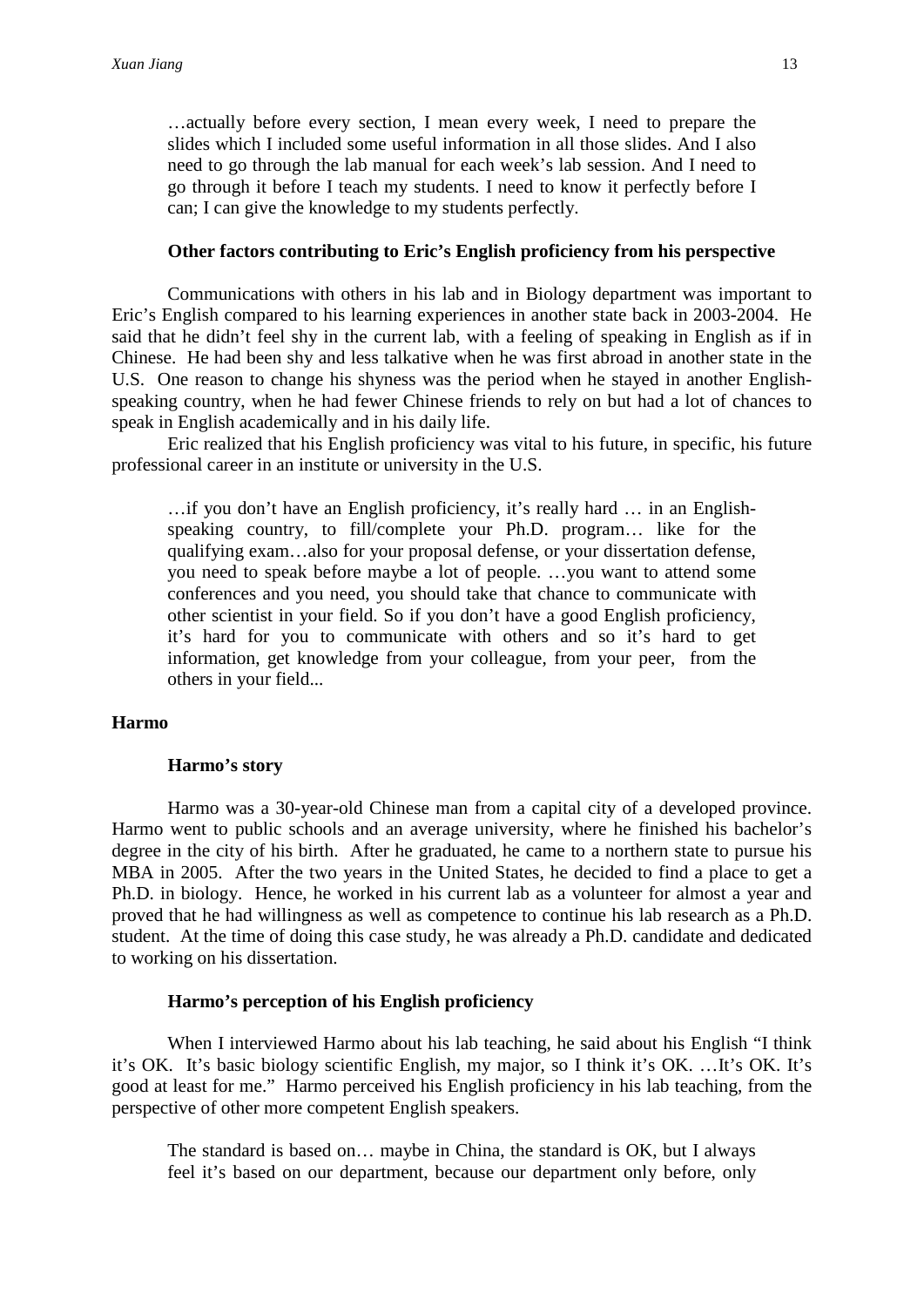me as a Chinese, all others are Indian students and also Cuban students. And based on their standard, it (my English proficiency) is not still very good because they stayed longer years or even they were born here…

His perception of his English language proficiency relied on factors, like "practice," "talk too much," "my major," and so on. When it came to accuracy, fluency and complexity of the English language (Yuan & Ellis, 2003), Harmo ranked fluency as highest by giving an example of his teaching. He mentioned that there were occasional inaccuracies when he spoke English in his lab teaching. He said he could not speak out those complex words but recognized them in reading, like those very long and low frequency GRE words.

# **Harmo's cultural identity informs his perception of the English proficiency**

Harmo mentioned his identity as a "lonely" foreigner in the United States many times during the interviews. For example, when asked why he repeated in his instruction, he answered "Because maybe I am a foreigner also, they [his students] can't understand my English very well. So I repeat maybe they can get more what I said." Harmo attributed his inaccuracy in English language use to his identity of not being a native English speaker, by saying that "I am not a native America, or native English speaker, I couldn't pick the very accurate [word]."

As to shyness and reluctance to initiate a conversation, which can be seen as typical Chinese personality, Harmo's answer was not what I expected during the interview.

For me, it's OK. I can initiate [a conversation with native English speakers] if there are a lot of friend together. We can talk about our culture, even political views or any other interest, like personal interest…maybe only when I first came to America, at that time, I even couldn't speak fluent English, like very little English at that time…[ I am in the United States for] already six years. Only the first year, I felt very shy…after teaching experiences…you'll never feel that shyness again, you'll improve a lot.

# **The role of Harmo's English learning experience in his self-perception of his English proficiency**

I didn't take elementary school here…or high school middle school, so of course, my English is not that, I like two words "folksy" and "charming." That means like native American English. For sure, it's not. For those [undergraduate] students, they think I couldn't communicate very well.

He mentioned that he didn't have any exposure to knowledge of pragmatics or contextual connotations in English, but he thought that both are worth teaching in China. I also agree with his point, as an English language learner and English language instructor for over 19 years.

# **Harmo's content-knowledge preparation influences his self-perception of his English proficiency in lab teaching**

Harmo thought that his English in teaching was better than he first had taught the class, since he was much more familiar with the teaching content after teaching five times. "I teach so many years, so many times already, I know the class, so I prepared very well.. From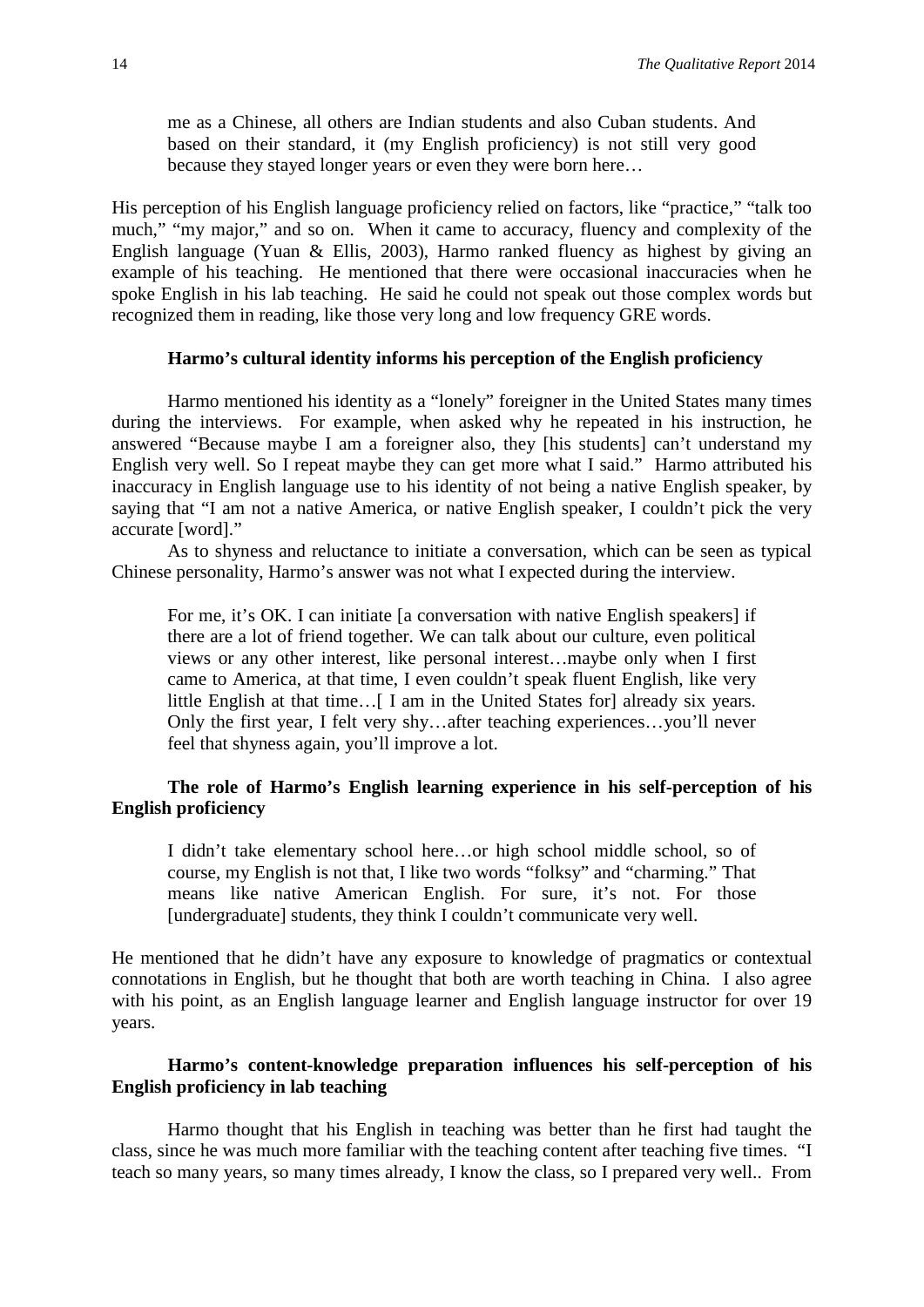his 3-years teaching experiences, it can be seen that preparation means more than merely content, but the word choices, as Harmo said "which word I will pick so that day my English is good, is fluent."

#### **Other factors contributing to Harmo's perception of his English proficiency**

"I don't have too much time." "I do research every day. The boss is pushing me." Harmo mentioned this fact to explain why he didn't have chance to communicative with other English speakers, or to learn English from mass media, or other ways of practicing English. "…but because of the time, I don't have too much time practice my English. I don't take English class here but only in China." "In the future, if I have more time, I can do more."

"Environment" is also an important factor in Harmo's English. "I don't have so many friends, who are native America." "Only chance to practice my English is my lab mates or my students." "In the future…if I have better environment,…I can speak more." Harmo realized that in the current Spanish-speaking location, it was harder for him to practice English. Harmo compared the English speaking context where he previously stayed for two years with the current location by saying:

My spoken English was still poor at that time and but there I got more chance to speak because everybody speak English only so if I go to any occasion or any activity, I talk to people in English. But here usually people they speak Spanish so I couldn't understand I don't got a chance to talk to them, not too many chance to, even to listen English. So yeah, that may be the difference. There although not too much also, there I got a little more chance to talk to people.

Harmo's highlight on culture in terms of language improvement was striking, too. He associated literature and history in American culture with the American English and expressed his willingness to go to English literature class.

# **Peter**

### **Peter's story**

Peter was a Chinese man from a capital city of a Northeast province. He was the only child of his family. His parents were typical Chinese parents, with rigid manners and values which influenced Peter. They both were quick-tempered and punctual, which Peter internalized as his own personality. Peter was proactive and showed initiative but at the same time conscious of others' views about him. So at times, he would sacrifice his true feelings to save his face or to be looked at as more publicly acceptable.

Peter went to public schools and a prestigious university in the city of his birth. He did his bachelor's and master's degrees in biology in the same university. After his graduation as a master, he came to the United States. I did not find out what he did in the first year of his arrival in the United States, since he only mentioned his second year, working as an assistant in a lab in a hospital institute. After the two years, he was enrolled as a Ph.D. student and offered a teaching assistantship at his current university.

Possibly because that he was the son of a person in power in the Chinese political bureaucracy, he was sensitive to exposing his real thoughts, feelings and life to others, including to his close friends. During interviews, he made jokes and was loudly defensive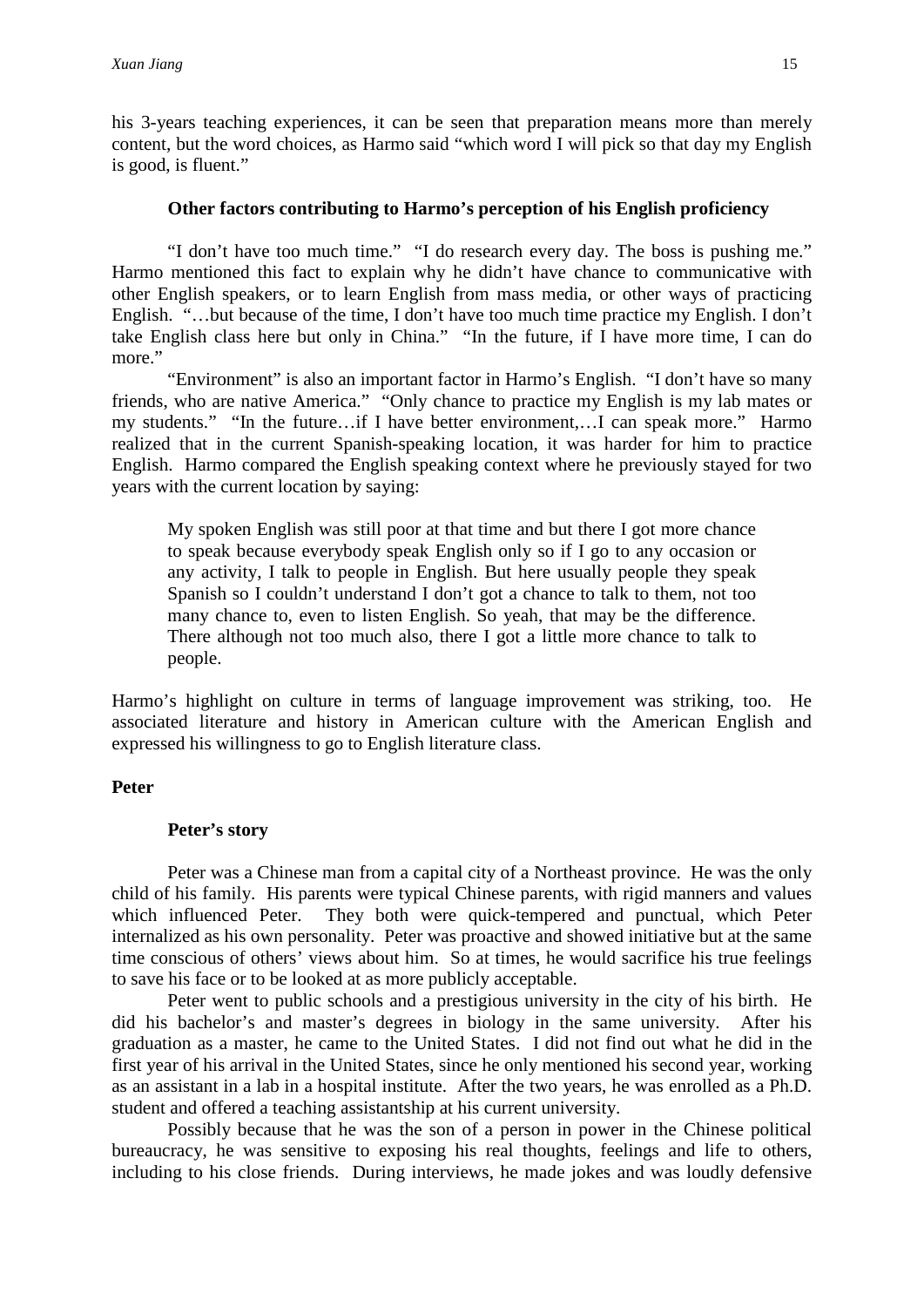and evasive, and intentionally dragged the interview off the topic. The following was chosen from my reflective journal, after interviewing Peter about his lab teaching.

Peter showed self-protection by speaking irrelevant words both in Chinese and English.

# **Peter's perception of his English proficiency**

Speaking about his English proficiency when he was teaching today, Peter said it was perfect [shouting]…terrible…I don't know…I had no idea about my English skill… understandable, maybe there are a lot of grammar problems, a lot of sentence problems, but they [students] can understand…

For the first half of our interview about his lab teaching, Peter was joking and kidding all the time. When he got more serious, he defined his English proficiency as "understandable." When it came to accuracy, fluency and complexity of the English language(Yuan & Ellis, 2003), Peter intended to make his English accurate because "I don't want to misspell or misspeak the wrong word to make students confused so accuracy is more important in the lab compared with fluency and complexity." Peter attached great importance to speaking to native English speakers, in the light of improving BICS, but Peter spoke highly of reading academic papers, talking to his major advisor, and attending seminars, workshops and professional conferences, so as to improve his CALP.

# **Peter's cultural identity affects his perception of the English proficiency**

Peter didn't think that modesty or other cultural identity play a role in his perception of his English proficiency. He said many times that his English should be judged by others— Native English speakers. Contrary to his English, he felt confident and authoritative to judge his Chinese. "My Chinese was much better than my roommates in pronunciation...because normally North people speak Chinese, pronunciation better than the people in the South."

Peter thought keeping or losing cultural identity depended on different contexts. He wouldn't show any modesty in an academic meeting and as such, while in daily life, "I will keep that [modesty]." Compared with Chinese people, "American people like to present…so if you wanna survive in this country, you must be good …"

# **The role of Peter's English learning experience in his self-perception of the English proficiency**

I learned English from 10…in Grade 3…in elementary school…That's Chinese English…I feel the English teachers in China, they teach English in a different way. They focus on reading, writing and I think you'll say that during the TOEFL [Test of English as a Foreign Language] exam, the Chinese students they have higher reading but their speaking and listening are like of poor, because we are not in an English environment, so it's hard to practice… Reading skills, I learned a lot from China…

Even if Peter's English teachers in China were from English speaking countries, he thought there would be no difference with regards to the way how his English was taught, because "you are living in a non-English environment." "Language is that, I believe if you practice more, you learn more." Peter's emphases on practice and chances to practice threaded his interview about his lab teaching.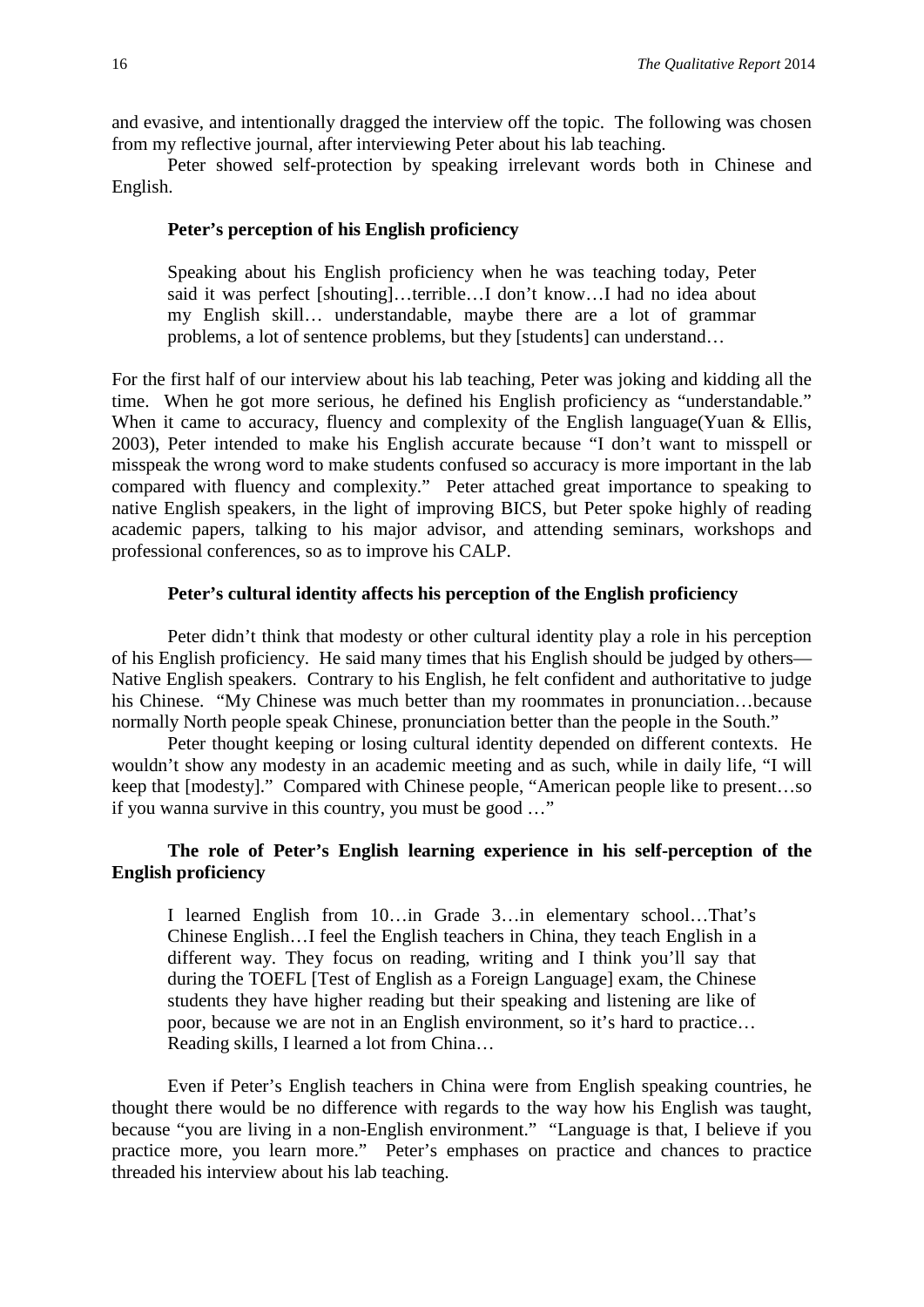# **How Peter's content-knowledge preparation influences his self-perception of the English proficiency in lab teaching?**

Peter thought that his previous research experiences in experiment and his accumulations in reading papers contributed tremendously to his English proficiency, especially in the phases of experiment instruction at the beginning and review at the end of his classes. He didn't prepare specifically for the class.

We are at a graduate level so we read a lot of papers and we do a lot of experiment so we are familiar with those professional languages, professional word, professional English, other than the daily English.

Peter practiced after he listened to the native speakers, for instance, undergraduate students in his lab, in order to make his English accurate in front of his students in terms of "grammar, and sentence constructions." He admitted that "I am going to mimic their speaking English, how they speak, what words they use, not what I learned in China." It can be seen as indirect preparation in terms of Peter's accurate English. For some job interviews or other occasions where Peter may be asked unexpected questions, he still thought preparation may make his English adequate for the challenges.

# **Other factors contributing to Peter's perception of his English proficiency**

"Environment is really important." An English-speaking context plays an important role in Peter's English. Peter thought "it's hard to practice English" in China because it was a non-English environment. Communications with Chinese people in Chinese in this current location was a hindrance to Peter with regards to chances to speak English. As he mentioned, he had two Chinese roommates, but he still preferred to live with Chinese people, because they share the same living habit. Even in his lab with more English speakers, he said there was less chance to talk when they started to work.

Peter emphasized several times that his English proficiency should be evaluated by "others"— native English speakers in the U.S. instead of himself. In terms of catering to his students, most of whom were English native speakers, in lab teaching, he said that "if they can understand me, that's fine" and that "if my students understand what I am talking about, I don't care about others," because "they are native English speakers, they are easy to understand a foreigner's English." "They can easily understand, but doesn't mean that I speak English very well." Peter once asked native English speakers (i.e., his lab mates and undergraduate students) whether they could understand his English and got affirmation.

Peter thought there was neither positive nor negative effect of his first language (L1)—Chinese on his second language (English), by saying that "language is language. They cannot influence each other…they don't conflict with each other." But he guessed that Spanish and English have something related, because they are "kind of the same."

Peter had audience responsibility, seen from his lab teaching. The following reflective journal entry is from my observation in his lab class.

I like Peter's class, which was more interactive and communicative. He started a simple daily example to arouse students' curiosity about human biology. I left because I felt shy when students played a game relevant to sexually transmitted diseases.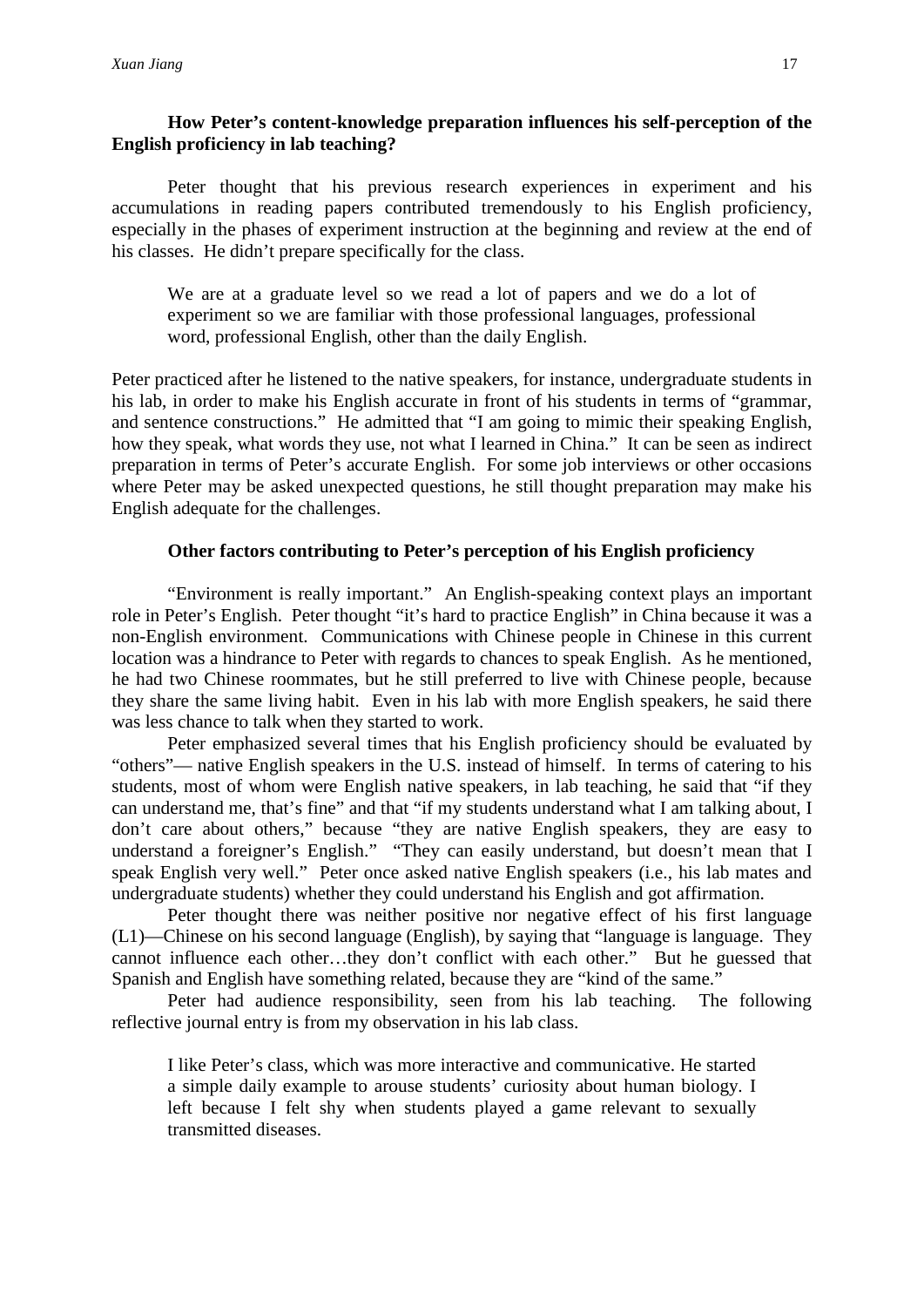He chose to teach interactively and communicatively because he was "not sure about the audience." He said "you may not sure the level of audience...You have to talk your project from the surface to the deeper…step by step…absorb their attention."

#### **Discussion**

# **Participants' Perceptions of their English Proficiency**

All of the three participants, Eric, Peter and Harmo mentioned others' viewpoints on their English proficiency when they perceive theirs. Eric said he knew he had Chinese accent, from the feedback of evaluation form from his students. Harmo perceived his English proficiency from the perspective of more "authoritative" English speakers. Peter was even reluctant to evaluate his English because he thought that his English should be judged by "others"—native English speakers.

Their resorting to more authoritative English speakers may be due to their "internalized notions of being linguistically inadequate" (Wynne, 2002, p. 206). I, as well, speak English with a Chinese accent and mostly with Chinese thinking style, which is often not considered as "right English" or Standard English. I have felt the same way as English learners in the chapter "The Skin That We Speak" (Wynne, 2002). Our skin color represents the presumption that we don't belong to a group whose native language is English. On most occasions, others around take the presumption for granted as well. This finding echoes what Rubin (1992) found, in which domestic students' negative perceptions of international TAs' language proficiency were interwoven with ethnic stereotypes.

# **Their Cultural Identities Losing an Effect on their Perceptions of their English Proficiency**

Peter thought keeping or losing cultural identity depended on different contexts. He wouldn't show any modesty in an academic meeting and as such, but in daily life, "I will keep that [modesty]." Eric's self-confidence was incongruent with Chinese modesty. Harmo thought that he overcame his shyness and reluctance to initiate a conversation, both of which are a part of Chinese culture traditional virtues. What can be seen from the transition of their cultural identity was in accordance with Bullivant's statement (1989, p. 32) that "the traditions and customs have increasingly less pragmatic survival values." My participants realized how important it was to demonstrate their knowledge, ability and research confidently in public. Hence, they had to accustom themselves to a society that values initiation and communication.

However, it was obvious that their cultural identities were retained to some extent. One typical instance is their exactitude as a Chinese attitude. Eric mentioned a lot of times "perfect" to display his complex of "perfection." Peter asked his major advisor or lab mates for correct pronunciations. Harmo could still recall a word that he misused in a meeting. I have the same exactitude in study. I scrutinize every detail for perfection.

# **English Learning Experience in Self-perception of their English proficiency**

None of my participants spoke highly of the English education they had received in China. Eric only mentioned how he learned and tried to speak by himself when he was an undergraduate. Peter stated that English teachers in China only focused on reading and writing; as a result, students were poor in speaking and listening. Harmo compared English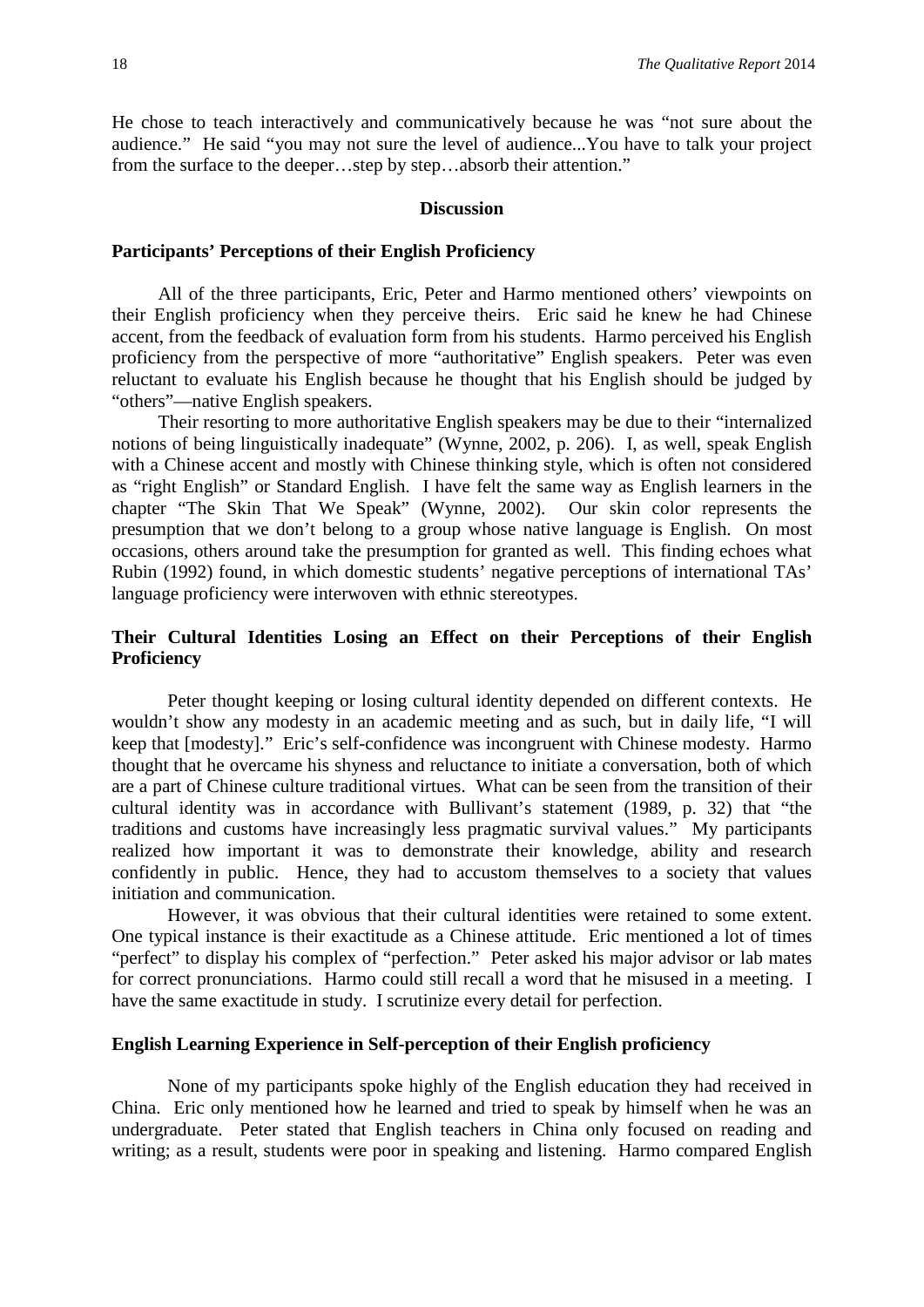learning with Chinese learning by saying that the former had no pragmatic part in China, such as how to use English in different contexts.

I agree with what they said about English education in China, as an English learner and English instructor. The curriculum was unbalanced in general among reading, writing, speaking and listening. The syllabus even in universities was test-oriented and designated to be uniform throughout the country. "Teacher-centered textbook-analysis-based Grammar-Translation Method" of English teaching has had dominance in China for years (Yang, 2000, p. 19).

This commonality in their English learning experience can be partly rationalized by the relation of first language (L1) speakers, second language (L2) speakers and English as a foreign language (EFL) speakers. The relation can be represented by Figure 1 below (Graddol, 1997, p.10). The two arrows mean possible language shift.



*Figure 1.* Showing the three circles of English as overlapping makes it easier to see how the "center of gravity" will shift toward L2 speakers or foreign English at the start of the 21<sup>st</sup> century

China as an EFL context cannot provide high-context English-speaking culture to English learners. This may be why the three English learners felt it hard to practice oral English in China. They all mentioned that their experiences in English-speaking countries, as high-context culture, empowered them to be competent, comfortable and confident to speak and learn from L1 English speakers. Harmo also stated that people in the current location spoke Spanish, where he found harder to practice his English. In this sense, the population of L2 speakers also includes Spanish-speaking people in the current place, despite the fact that it is in the United States.

#### **Content-knowledge Preparation's Positive Role in the Perception**

The content knowledge preparation can be seen interwoven with the participants' perception of their English language proficiency. Whether they were well prepared determined their perception whether their English was good or not when they taught.

Language is not isolated from content knowledge. The more and deeper content knowledge the participants had, the more fluent and accurate English they would use. Hence, content-knowledge preparation positively informed the participants' perception of their English proficiency.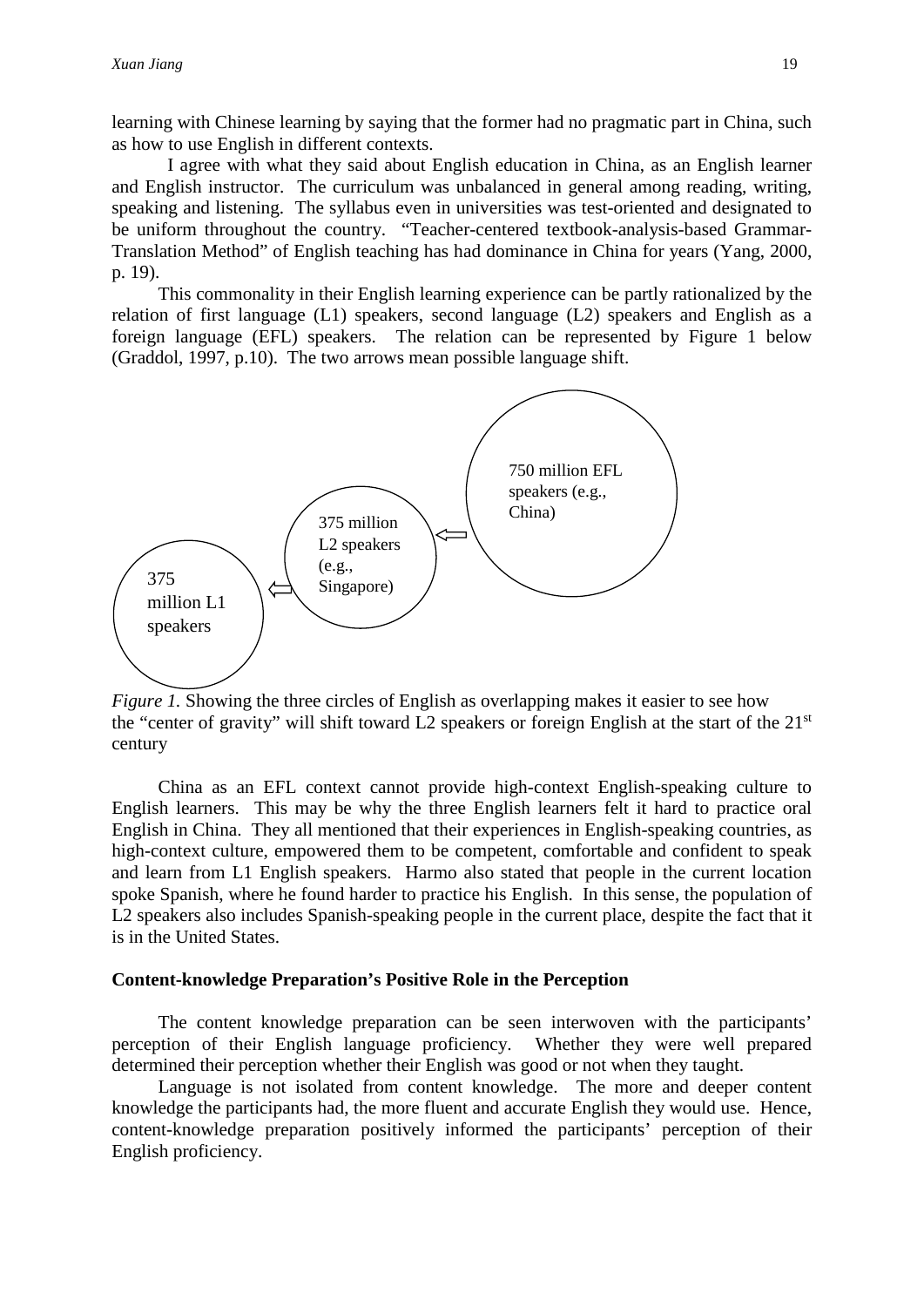## **Other Contributing Factors**

### **English-speaking context**

Figure 2 below can be seen as the world of my participants from Wink's book *Critical Pedagogy* (1999, p. 96).



*Figure 2*. The world of Pablo

Replacing Pablo with my participants, I can analyze their English speaking environment in the United States in terms of context, school and culture. At the university, they were provided with the most chances to communicate with others in English, during lab teaching, presentations, lab meetings, academic conferences and seminars. Lab atmosphere was vital to their English speaking. Both Eric and Peter mentioned that they spoke with other native English speakers in labs, which was improving their English. While in Harmo's lab of tension, he had little chance to speak with his lab mates because the lab mates preferred to speak in Spanish. In Harmo's case, Spanish was spoken in his lab where he stayed for most of his daytime, so he did not get richly English-speaking environment as Eric and Peter did. Eric even extended his English speaking circle to some events or activities held on campus.

However, out of the university (context), they had low-context to speak English, especially in the city of this study, a Spanish-dominant city. In most cases, they just needed to use body languages or survival Spanish when they went to groceries or restaurants. Moreover, they had their Chinese sub-culture. All of the participants had Chinese significant others to talk to. As well, they were expected to maintain contact with their parents in Chinese. They had firm rapport with other Chinese people in the Spanish-dominant city, to whom they always spoke in Chinese. So language, if referring to English only, is closely linked with the university (school) other than out of the university (context) and Chinese subculture.

#### **Practice**

All of my participants thought that practice is important to their performance in English improvement, lab teaching and lab presentations. Peter said twice that "The more you practice, you learn more." In terms of BICS, Peter practiced his English by communicating with native English speakers, mimicking the way native English speakers speak, and asking them for correct pronunciations. Eric wanted to eradicate his Chinese accent by speaking more with native English speakers. Harmo, in his limited time, preferred to watch English movies or soap operas to practice. BICS refers to "conversational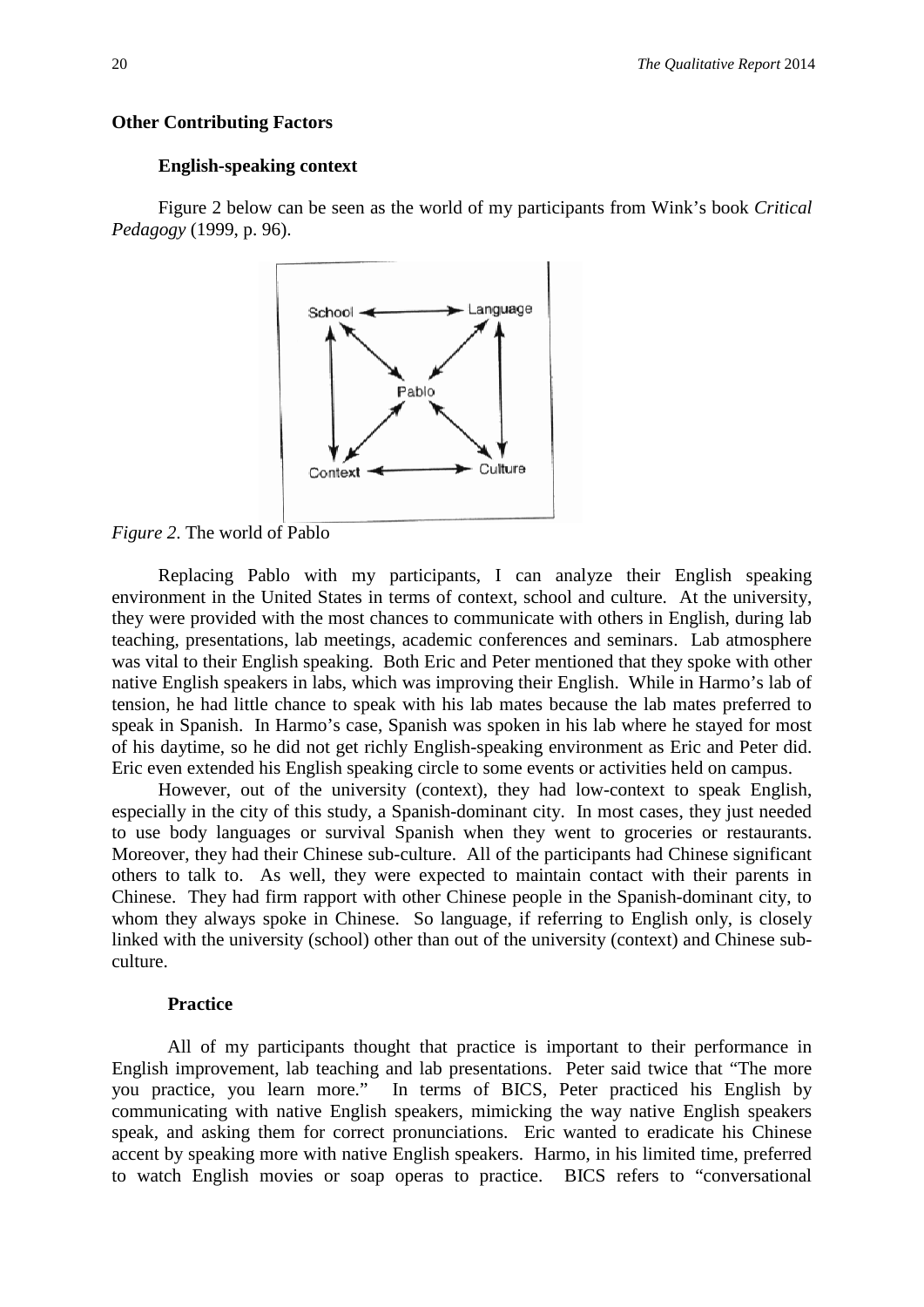language," which is social, conversational, personal and survival language (Cummins, 1981). In BICS, utterances are in chunks and vocabulary consists of high-frequency words with general meanings. Conversation topics are embedded in contexts (Cummins, 1981).

When it comes to CALP, which is academic, formal and professional language. In CALP, utterances and sentences are long and often contain clauses; Vocabulary consists of abstract, subject-related content words, often with specialized meanings (Cummins, 1981). Eric ranked BICS as the basis for CALP. He stated that "for the academic level of my English,…I need to have enough knowledge in the specific field. Then at the same time, I have the good English proficiency I can I can speak out." Peter thought that reading papers and talking with his major advisor were effective in his progress in CALP. Harmo thought his BICS was not as good as his CALP, saying that "Scientific one is OK…Just the other small ones, just like daily speaking English those parts it cannot be improved like right away, or in a short time period."

# **Concluding Thoughts, Limitations and Implications for Future**

This study has investigated participants' self-perception of their English proficiency as Biology TAs and factors contributing to their self-perception. I undertook this study to answer the research question, "What do three Chinese Biology TAs perceive their English proficiency to be in teaching lab courses?," from three perspectives, which are cultural identity, content-knowledge preparation and their English learning experience. I found that their cultural identity, especially some typical characteristic of Chinese people, played a small role in their perception. I also found that content-knowledge preparation was vital to their perception of their English language proficiency, in particular, in CALP. Moreover, their content knowledge was mainly in their first language – Chinese, instead of English. As to their English learning experience, there seemed little merit to the English education they received in China. Instead, they valued the chances to practice their BICS in other parts of the United States as a high-context surrounding, than the current location (i.e., a Spanishspeaking city). The last finding is also critically important to English learners and educators in low-context cultures, in this case, EFL contexts.

This case study only explored Chinese Biology TAs' perception of their English proficiency in their lab teaching. It did not go further to investigate the participants' perception of their English proficiency on other occasions. It did not cover other people's perception of the three TAs' English proficiency (including their head TA, students and faculty members in the department). Future studies might select other participants from other academic disciplines to examine the correlation of content knowledge with their perception of their English proficiency. Moreover, in order to get a broader picture of TAs' English proficiency, students' and faculty members' perceptions about the topic would be explored.

TA training program directors may consider the role of content knowledge in improving trainees' CALP and pairing international TAs with domestic graduate students to create chances to better their BICS, in addition to language training or pedagogical training as current TA training. Furthermore, the design of the program should take the fact that which language is dominant in the community into consideration, and in the long run provide highcontext culture of English speaking, with portfolios to record and assess TAs' development.

This being said, I hope that findings of this research study will contribute to the existing handful research studies of international TAs regardless of various academic disciplines in the United States.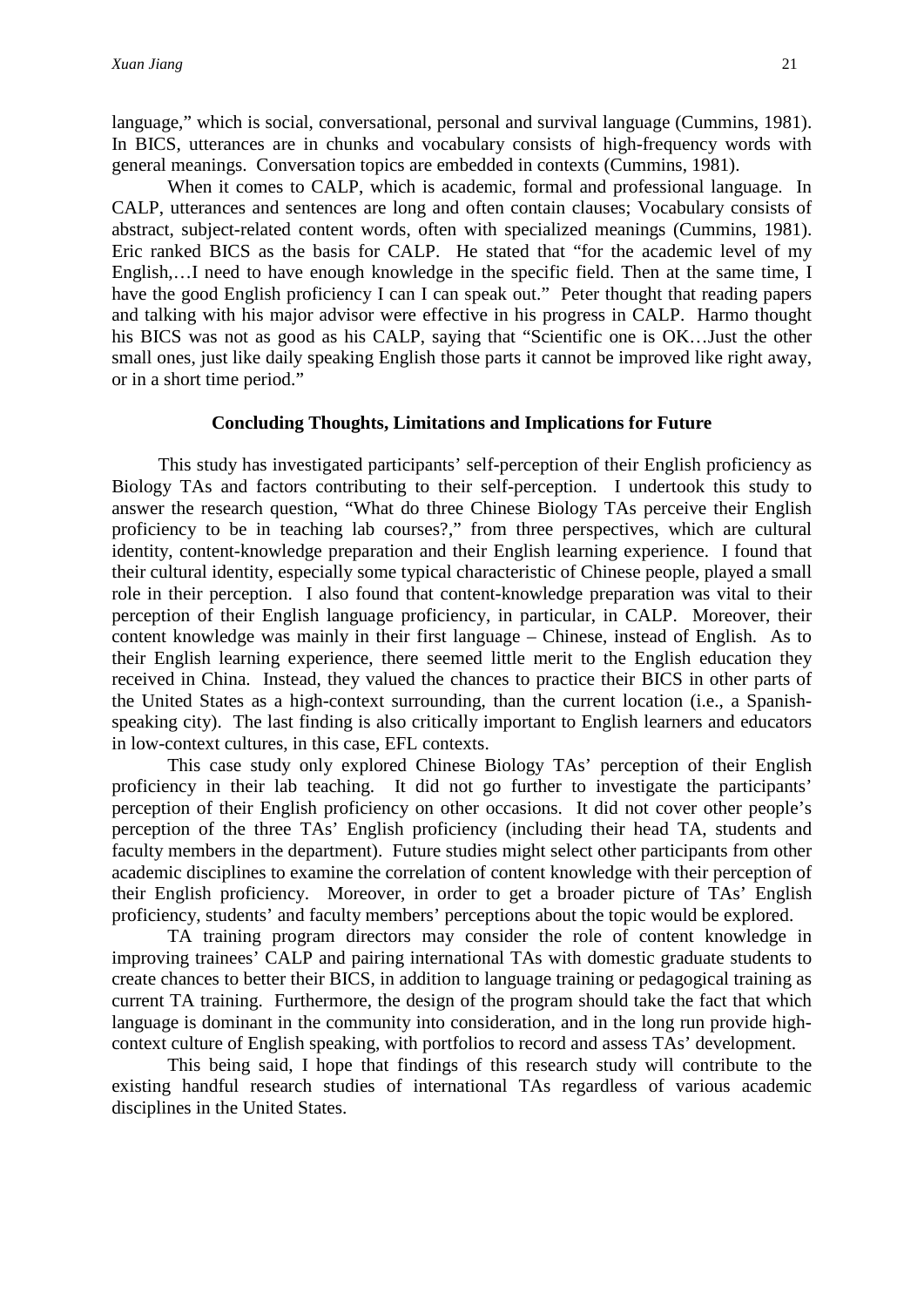#### **References**

- Bailey, K. M. (1984). A typology of teaching assistants. In K.M. Bailey, F. Pialorsi & J. Zukowsky/Faust (Eds.), *Foreign teaching assistants in U.S. universities* (pp. 110- 125). Washington, DC: NAFSA.
- Bogdan, R. C., & Biklen, S. K. (2007). *Qualitative research for education: An introduction to theories and methods* (5th ed.). Boston, MA: Pearson Education.
- Bond, M. H., Leung, K., & Wan, K. C. (1982). The social impact of self-effacing attributions: the Chinese case. *Journal of Social Psychology*, *118*, 157-166. Retrieved from <http://www.sciencedirect.com/science/article/pii/S014019711000151X>
- Bullivant, B. M. (1989). Culture: Its nature and meaning for educators. In J. Banks & M. Banks McGee (Eds.), *Multicultural Education: Issues and Perspectives* (pp. 27-45). Needham Heights, MA: Allyn and Bacon.
- Bureau of Educational and Cultural Affairs of the U.S. Department of State, Institute of International Education. (2011). *Open doors 2011 report on international educational exchange.* Retrieved from National Press Club website: [http://www.iie.org/Who-We-](http://www.iie.org/Who-We-Are/News-and-Events/Press-Center/Press-Releases/2011/2011-11-14-Open-Doors-International-Students)[Are/News-and-Events/Press-Center/Press-Releases/2011/2011-11-14-Open-Doors-](http://www.iie.org/Who-We-Are/News-and-Events/Press-Center/Press-Releases/2011/2011-11-14-Open-Doors-International-Students)[International-Students](http://www.iie.org/Who-We-Are/News-and-Events/Press-Center/Press-Releases/2011/2011-11-14-Open-Doors-International-Students)
- Burnaby B., & Sun, Y. (1989). Chinese teachers' views of western language teaching: Context informs paradigms. *TESOL Quarterly*, *23*, 219–238.
- Center for Teaching Excellence. (2013). *The university teaching and learning program*. Retrieved from<http://www.cte.umd.edu/programs/graduate/UTLP/index.html>
- Collier, V. P. (1987). Age and rate of acquisition of second language for academic purposes. *TESOL Quarterly*, *21*, 617-641.
- Creswell, J. W. (2007). *Qualitative inquiry and research design: Choosing among five approaches* (2nd ed.). Thousand Oaks, CA: Sage.
- Cummins, J. (1981). *The role of primary language development in promoting educational success for language minority students: A theoretical framework*. Los Angeles, CA: National Dissemination Center.
- Cummins, J. (2000) *Language, Power and Pedagogy: Bilingual Children in the Crossfire.* Clevedon, UK: Multilingual Matters.
- English Language Institute. (2013). *International teaching assistant program*. Retrieved from <http://www.eli.ua.edu/statichome/international-teaching-assistant-program/>
- *Faculty credentials*. (2006, December). Retrieved from [http://www.sacscoc.org/pdf/081705/faculty credentials.pdf](http://www.sacscoc.org/pdf/081705/faculty%20credentials.pdf)
- Fiegener, M. K. (2009, November). *Numbers of U.S. doctorates awarded rise for sixth year, but growth slower*. Retrieved from http://www.nsf.gov/statistics/infbrief/nsf10308/
- Flyvbjerg, B. (2011). Case study. In N. Denzin & Y. Lincoln (Eds.), *The sage handbook of qualitative research* (4th ed., pp. 301-316). Thousand Oaks, CA: Sage.
- Gorsuch, G. J. (2006). Discipline-specific practica for international teaching assistants. *English for Specific Purpose*, *25*(1), 90-108. Retrieved from <http://dx.doi.org/10.1016/j.esp.2005.06.003>
- Graddol, D. (1997). *The future of English*. The British Council. Retrieved from <http://www.britishcouncil.org/learning-elt-future.pdf>
- Graduate School. (2012). *The graduate assistant guide*. Retrieved from <http://graduate.ua.edu/publications/ga/gaguide.htm>
- Hays, J. (2008). Chinese personality traits and characteristics: Indirectness, pragmatism, competition and losing face. Retrieved from <http://factsanddetails.com/china.php?itemid=116>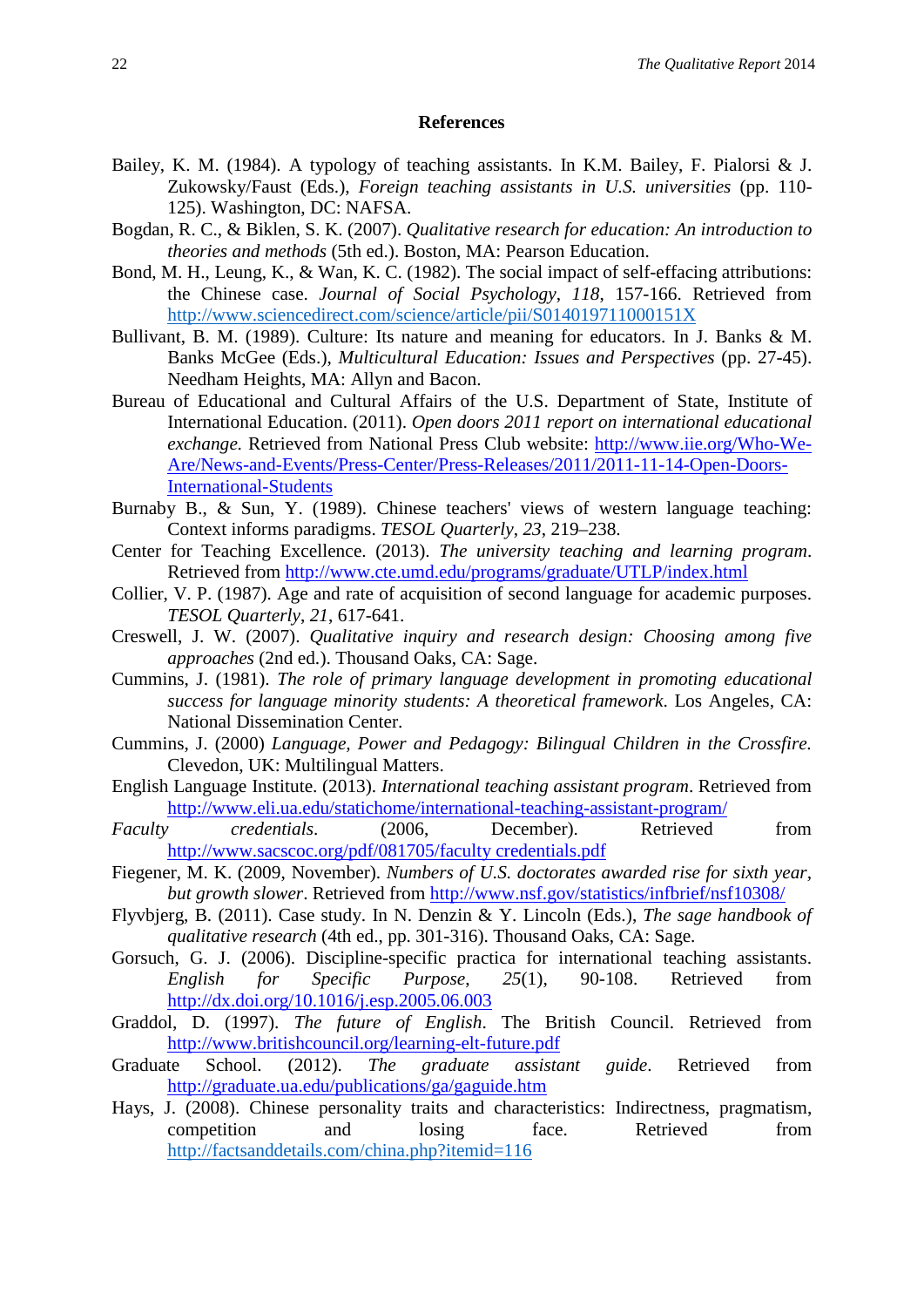- Hoekje, B., & Williams, J. (1992). Communicative competence and the dilemma of international teaching assistant education. *TESOL Quarterly*, *26*(2), 243-269. Retrieved from<http://www.jstor.org/stable/3587005>
- Jensen, L. A. (2003). Coming of age in a multicultural world: Globalization and adolescent cultural identity formation. *Applied Developmental Science, 7*, 189-196
- Jensen, L. A. (2011). Navigating local and global worlds: Opportunities and risks for adolescent cultural identity development. *Psychological Studies*, *56*(1), 62-70. Retrieved from<http://link.springer.com/article/10.1007/s12646-011-0069-y?LI=true>
- Klesmer, H. (1994). Assessment and teacher perceptions of ESL student achievement. *English Quarterly*, *26*(3), 5-7.
- Leng, H (1997). New bottles, old wine: Communicative language teaching in China. *English Teaching Forum*, *35*(4), 38-40.
- Merriam, S. B. (1998). *Qualitative research and case study applications in education*. San Francisco, CA: Jossey-Bass.
- Merriam, S. B. (2002a). Assessing and evaluating qualitative research. In S. B. Merriam (Ed.), *Qualitative research in practice: Examples for discussion and analysis* (pp. 18- 33). New York, NY: John Wiley & Sons.
- Merriam, S. B. (2002b). Introduction to qualitative research. In S. B. Merriam (Ed.), *Qualitative research in practice: Examples for discussion and analysis* (pp. 3-17). New York, NY: John Wiley & Sons.
- Office of Graduate Studies. (2012, March). *Job opportunities for graduate students 2012- 2013*. Retrieved from [http://ogs.ucsd.edu/\\_files/financial/prospective-financial](http://ogs.ucsd.edu/_files/financial/prospective-financial-support/jobopportunities.pdf)[support/jobopportunities.pdf](http://ogs.ucsd.edu/_files/financial/prospective-financial-support/jobopportunities.pdf)
- Plakans, B. S. (1997). Undergraduates' experiences with and attitudes toward international teaching assistants. *TESOL Quarterly*, *31*(1), 95-119. doi: 10.2307/3587976
- Reactions to international teaching assistants. (1992, December). *ASHE-ERIC Higher Education Report*, *21*(8), 15-20. doi: 10.1002/aehe.3640210805
- Rubin, D. L. (1992). Nonlanguage factors affecting undergraduates' judgment of nonnative English-speaking teaching assistants. *Research in Higher Education*, *33*(4), 511-531.
- Rubin, H. J., & Rubin, I. S. (2005). *Qualitative interviewing: The art of hearing data* (2nd ed.). Thousand Oaks, CA: Sage.
- Russell , J. A. (2002). *An examination of the organizational culture of a basic undergraduate physical activities program: A case study*. (Doctoral dissertation, University of Georgia) Retrieved From Retrieved From Retrieved From  $\mathbb{R}$ [http://athenaeum.libs.uga.edu/bitstream/handle/10724/6095/russell\\_jared\\_a\\_200208\\_](http://athenaeum.libs.uga.edu/bitstream/handle/10724/6095/russell_jared_a_200208_phd.pdf?sequence=1) [phd.pdf?sequence=1](http://athenaeum.libs.uga.edu/bitstream/handle/10724/6095/russell_jared_a_200208_phd.pdf?sequence=1)
- **S**eidman, I. (2006). *Interviewing as qualitative research* (3rd ed.). New York, NY: Teachers College Press.
- Smith, R. M., Byrd, P., Nelson, G. L., Barrett, R. P., & Constantinides, J. (1992). *Crossing pedagogical oceans: International teaching assistants in U.S. undergraduate education* (ASHE-ERIC Higher Education Report No. 8). Washington DC: The George Washington University School of Education and Human Development.
- Stake, R. E. (2005). Qualitative case studies. In N. Denzin & Y. Lincoln (Eds.), *The Sage handbook of qualitative research* (3rd ed., pp. 443-466)*.* Thousand Oaks, CA: Sage.
- *The university teaching and learning program.* (n.d.). Retrieved from *<http://www.cte.umd.edu/programs/graduate/UTLP/index.html>*
- *TOEFL iBT® test content*. (n.d.). Retrieved from<http://www.ets.org/toefl/ibt/about/content/>
- Trice, A. G. (2003). Faculty perceptions of graduate international students: The benefits and challenges. *Journal of Studies in International Education*, *7*, 379-403. doi: 10.11777/1028315303257120